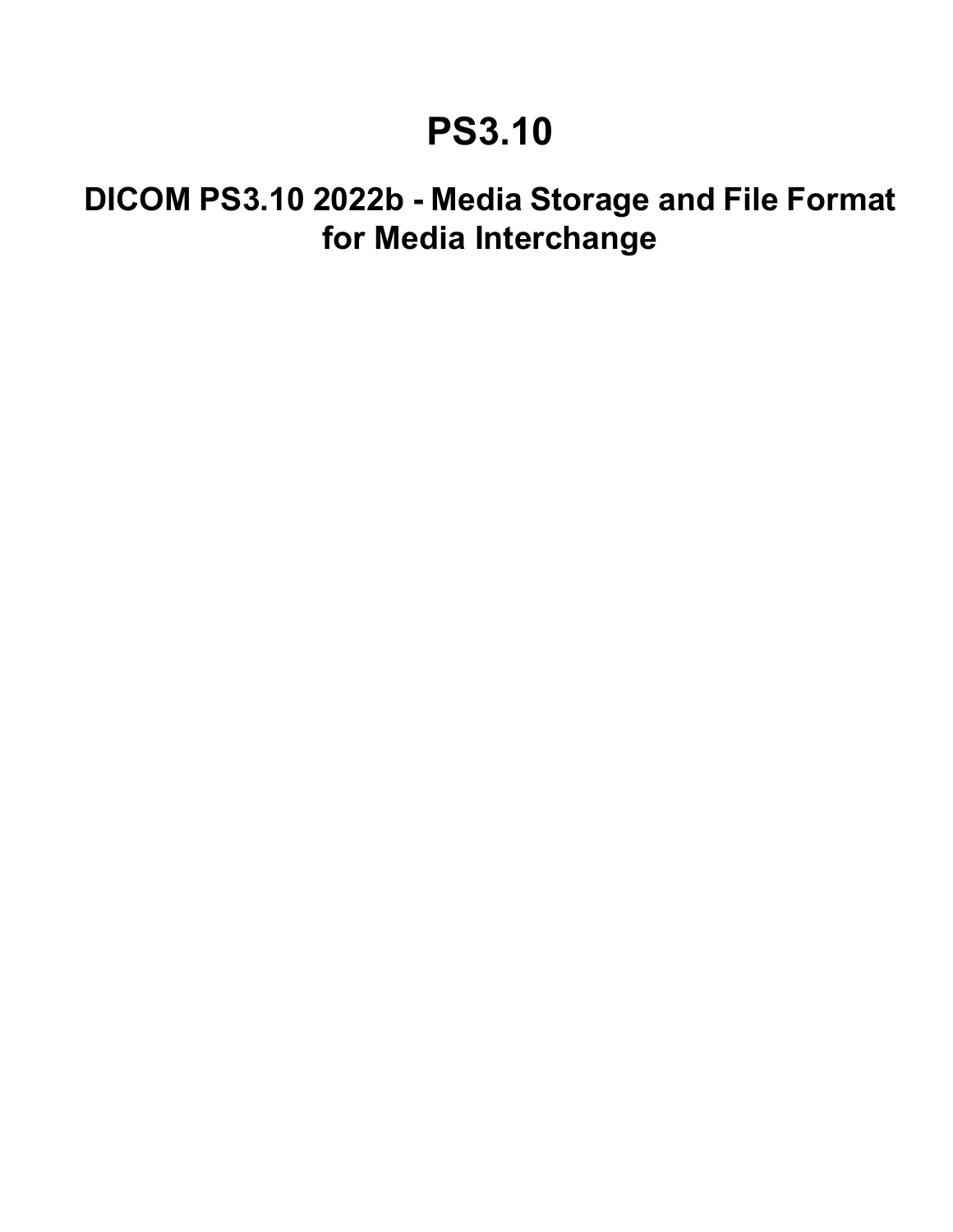# **PS3.10: DICOM PS3.10 2022b - Media Storage and File Format for Media Interchange**

Copyright © 2022 NEMA

A DICOM® publication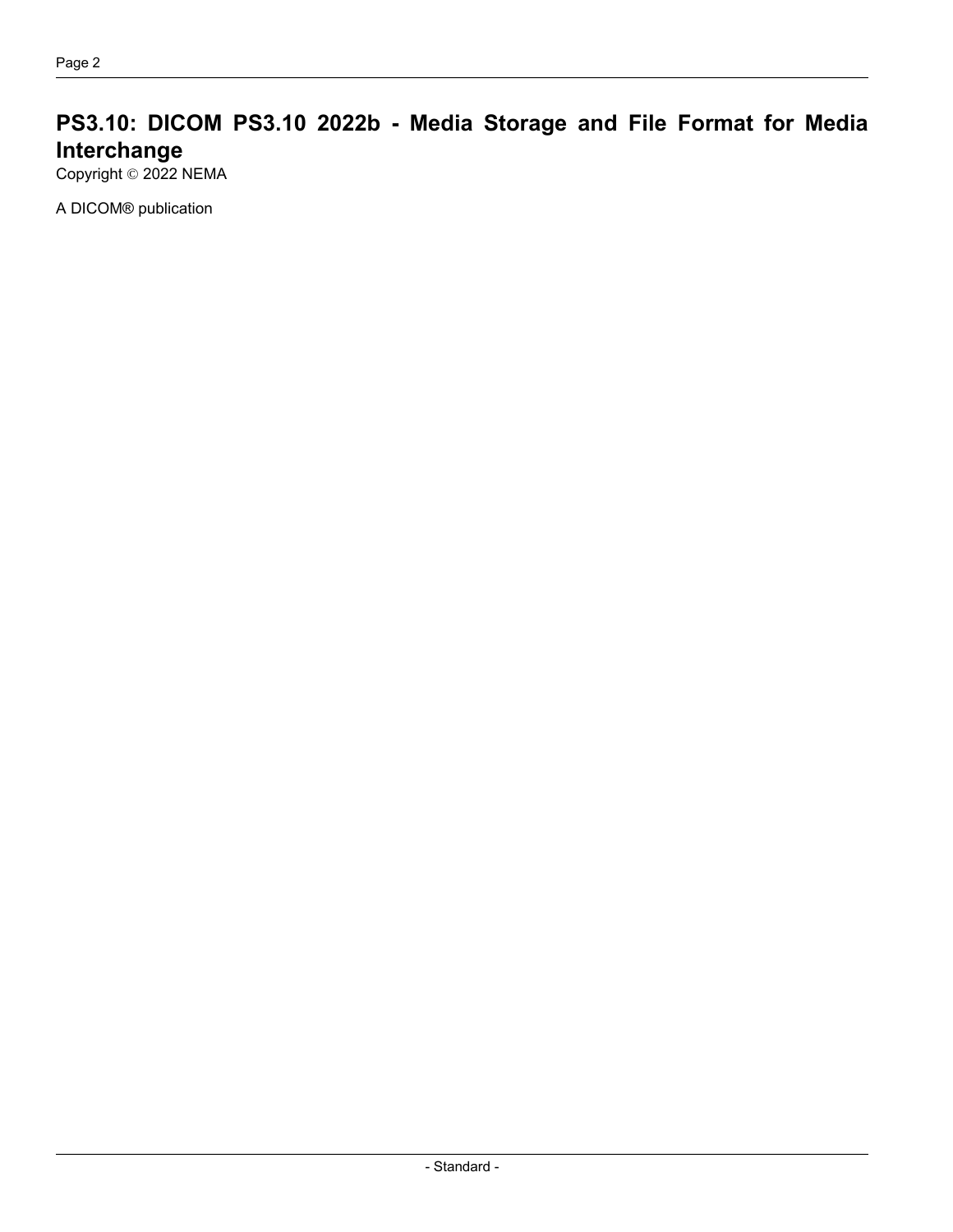# **Table of Contents**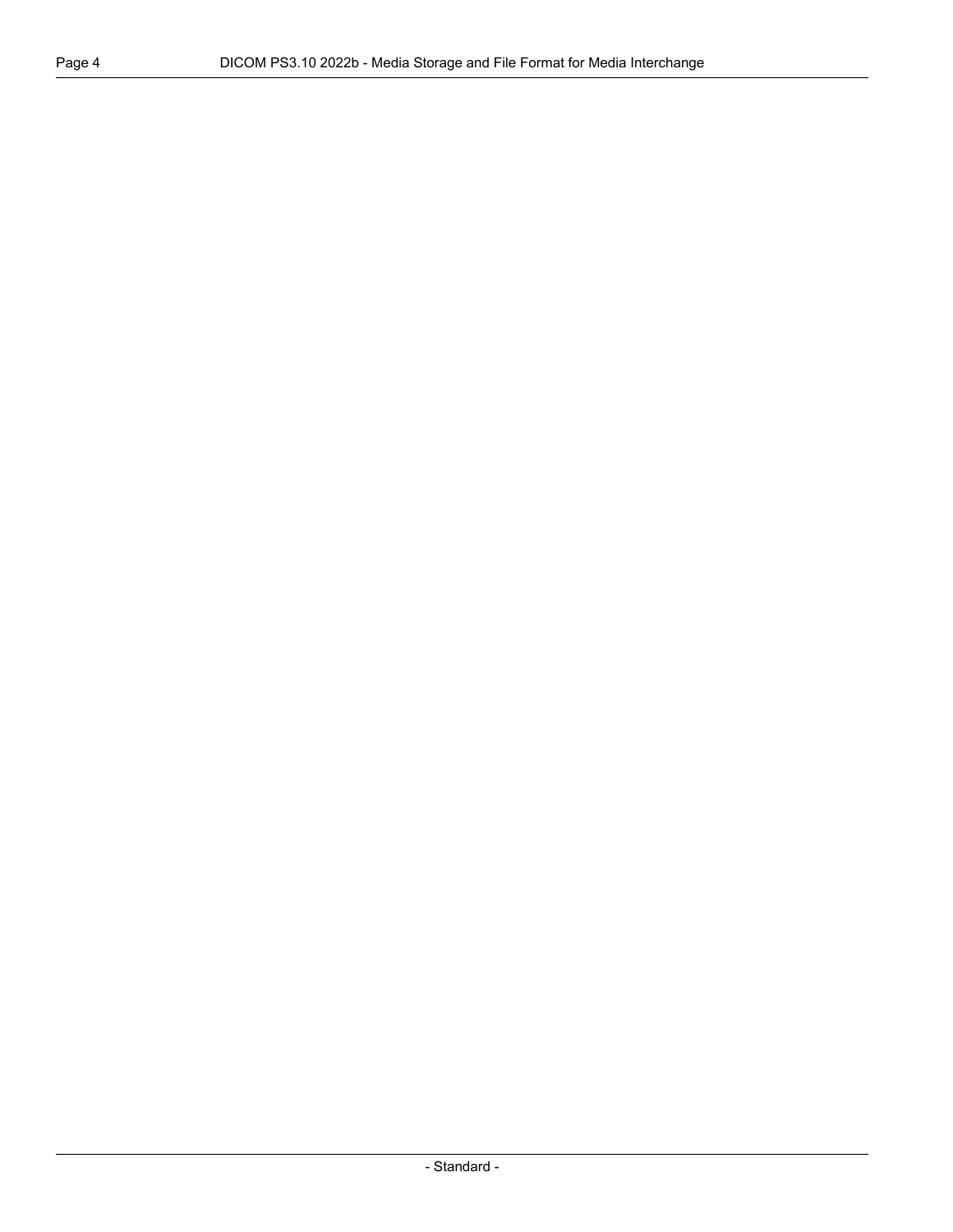# **List of Figures**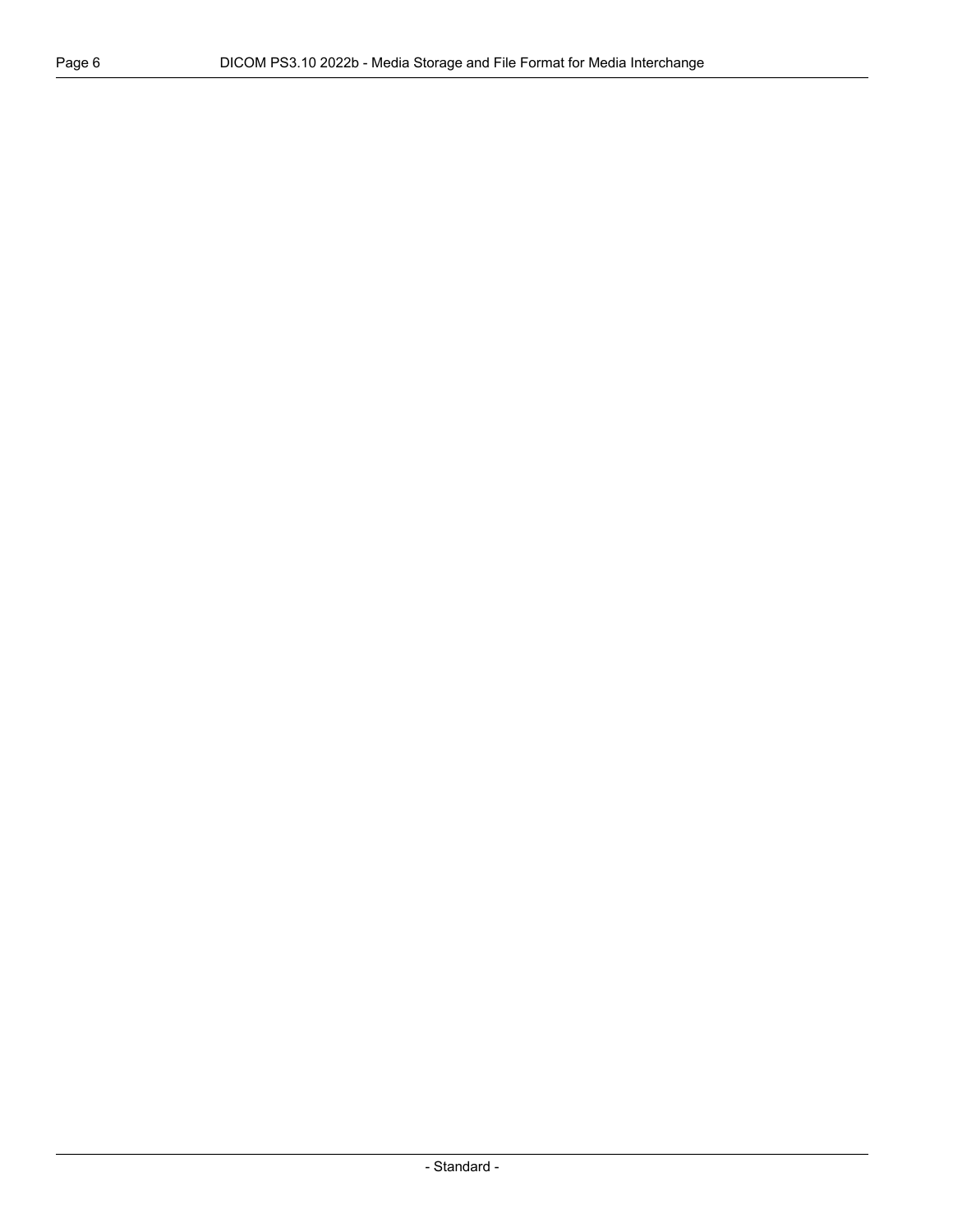# **List of Tables**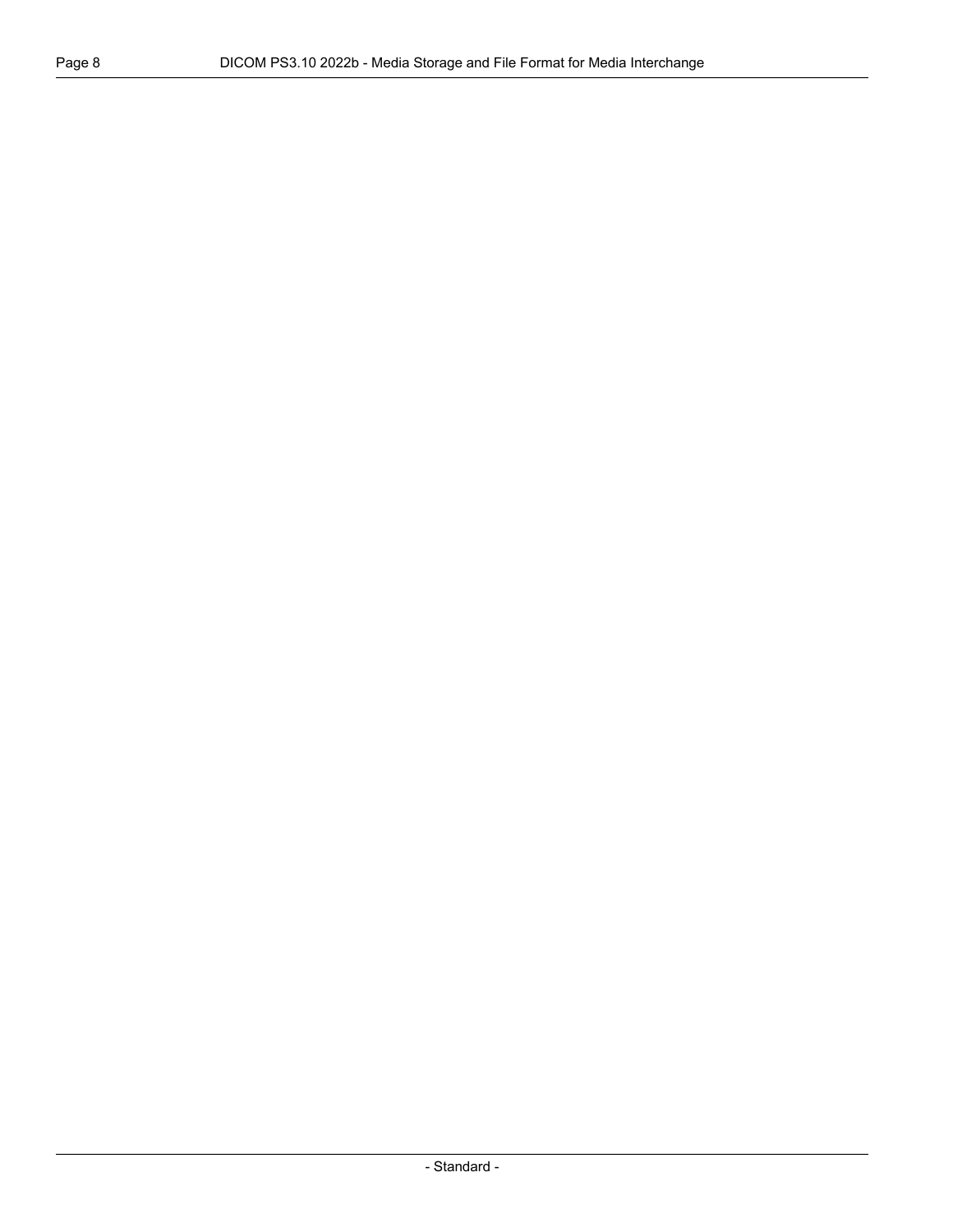# <span id="page-8-0"></span>**Notice and Disclaimer**

The information in this publication was considered technically sound by the consensus of persons engaged in the development and approval of the document at the time it was developed. Consensus does not necessarily mean that there is unanimous agreement among every person participating in the development of this document.

NEMA standards and guideline publications, of which the document contained herein is one, are developed through a voluntary consensus standards development process. This process brings together volunteers and/or seeks out the views of persons who have an interest in the topic covered by this publication. While NEMA administers the process and establishes rules to promote fairness in the development of consensus, it does not write the document and it does not independently test, evaluate, or verify the accuracy or completeness of any information or the soundness of any judgments contained in its standards and guideline publications.

NEMA disclaims liability for any personal injury, property, or other damages of any nature whatsoever, whether special, indirect, consequential, or compensatory, directly or indirectly resulting from the publication, use of, application, or reliance on this document. NEMA disclaims and makes no guaranty or warranty, expressed or implied, as to the accuracy or completeness of any information published herein, and disclaims and makes no warranty that the information in this document will fulfill any of your particular purposes or needs. NEMA does not undertake to guarantee the performance of any individual manufacturer or seller's products or services by virtue of this standard or guide.

In publishing and making this document available, NEMA is not undertaking to render professional or other services for or on behalf of any person or entity, nor is NEMA undertaking to perform any duty owed by any person or entity to someone else. Anyone using this document should rely on his or her own independent judgment or, as appropriate, seek the advice of a competent professional in determining the exercise of reasonable care in any given circumstances. Information and other standards on the topic covered by this publication may be available from other sources, which the user may wish to consult for additional views or information not covered by this publication.

NEMA has no power, nor does it undertake to police or enforce compliance with the contents of this document. NEMA does not cer tify, test, or inspect products, designs, or installations for safety or health purposes. Any certification or other statement of compliance with any health or safety-related information in this document shall not be attributable to NEMA and is solely the responsibility of the certifier or maker of the statement.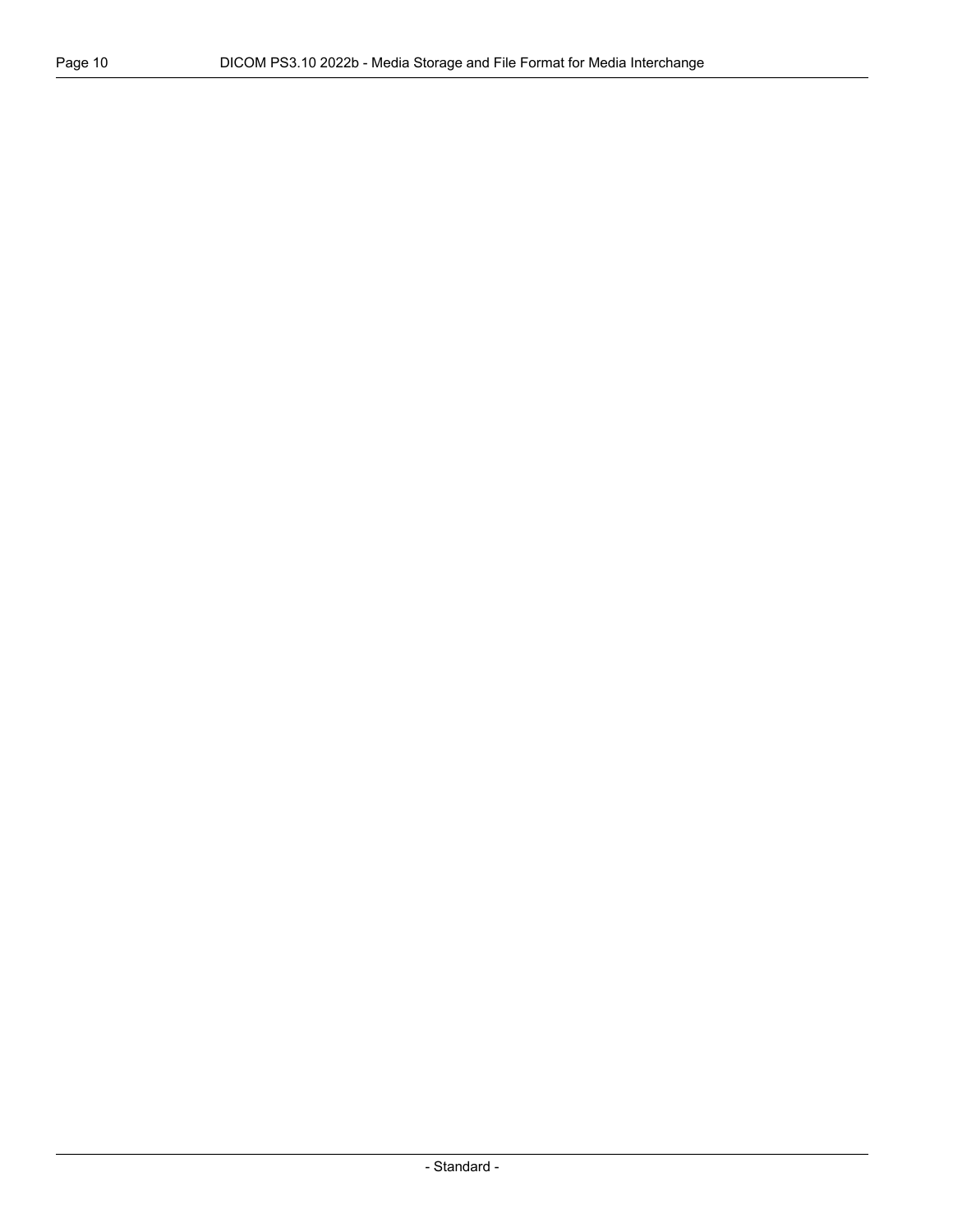# <span id="page-10-0"></span>**Foreword**

This DICOM Standard was developed according to the procedures of the DICOM Standards Committee.

The DICOM Standard is structured as a multi-part document using the guidelines established in [ISO/IEC [Directives,](#page-14-2) Part 2].

DICOM® is the registered trademark of the National Electrical Manufacturers Association for its standards publications relating to di gital communications of medical information, all rights reserved.

HL7® and CDA® are the registered trademarks of Health Level Seven International, all rights reserved.

SNOMED®, SNOMED Clinical Terms®, SNOMED CT® are the registered trademarks of the International Health Terminology Standards Development Organisation (IHTSDO), all rights reserved.

LOINC® is the registered trademark of Regenstrief Institute, Inc, all rights reserved.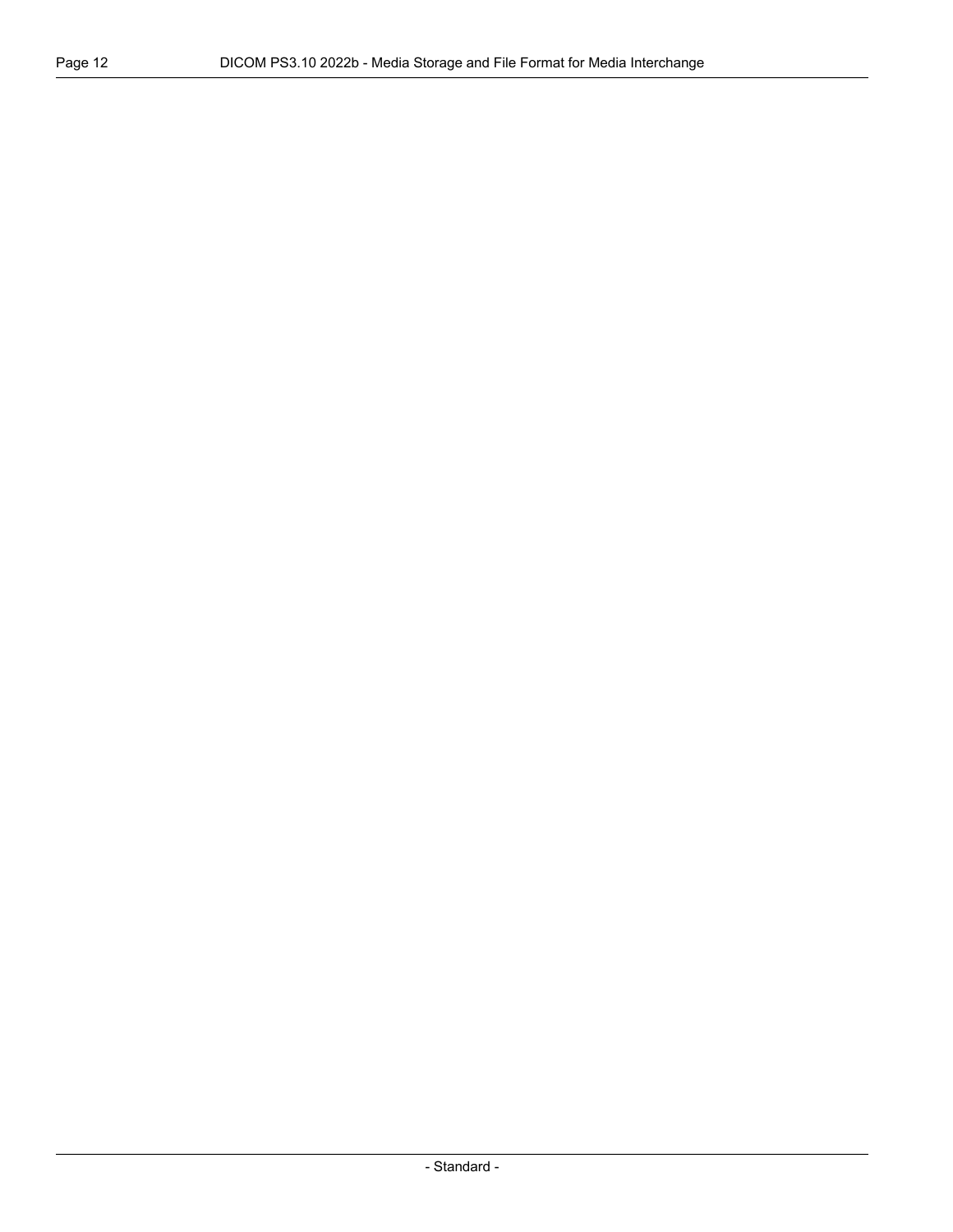# <span id="page-12-0"></span>**1 Scope and Field of Application**

This Part of the DICOM Standard specifies a general model for the storage of Medical Imaging information on removable media. The purpose of this Part is to provide a framework allowing the interchange of various types of medical images and related information on a broad range of physical storage media.

This Part specifies:

- a. a layered model for the storage of medical images and related information on storage media. This model introduces the concept of Media Storage Application Profiles, which specify application specific subsets of the DICOM Standard to which a Media Storage implementation may claim conformance. Such a conformance applies only to the writing, reading and updating of the content of storage media. Specific Application Profiles are not included in this Part but in [PS3.11](part11.pdf#PS3.11);
- b. a DICOM File Format supporting the encapsulation of any Information Object Definition;
- c. a Secure DICOM File Format supporting the encapsulation of a DICOM File Format in a cryptographic envelope;
- d. a DICOM File Service providing independence from the underlying media format and physical media. The policies specific to the DICOMDIR file used to store the Media Storage Directory Service/Object Pair Class are also addressed.

This Part is related to other parts of the DICOM Standard in that:

- [PS3.2](part02.pdf#PS3.2), Conformance, specifies the requirements that shall be met to achieve DICOM Conformance in Media Storage;
- [PS3.3](part03.pdf#PS3.3), Information Object Definitions, specifies a number of Information Object Definitions (e.g., various types of images) that may be used in conjunction with this Part;
- [PS3.4](part04.pdf#PS3.4), builds upon this Part to define the Media Storage Service Class;
- [PS3.5](part05.pdf#PS3.5), Data Structure and Encoding, addresses the encoding rules necessary to construct a Data Set that is encapsulated in a file as specified in this Part;
- [PS3.6](part06.pdf#PS3.6), Data Dictionary, contains a registry by Tag of all Data Elements related to the Attributes of Information Objects defined in [PS3.3](part03.pdf#PS3.3). This index includes the Value Representation and Value Multiplicity for each Data Element;
- [PS3.11](part11.pdf#PS3.11), Media Storage Application Profiles standardizes a number of choices related to a specific clinical need (selection of a Physical Medium and Media Format as well as specific Service/Object Pair Classes). It aims at facilitating the interoperability between implementations that claim conformance to the same Application Profile. [PS3.11](part11.pdf#PS3.11) is intended to be extended as the clinical needs for Media Storage Interchange evolve;
- [PS3.12](part12.pdf#PS3.12), Media Formats and Physical Media for Data Interchange, defines a number of selected Physical Medium and corresponding Media Formats. These Media Formats and Physical Medium selections are referenced by one or more of the Application Profiles of [PS3.11](part11.pdf#PS3.11). [PS3.12](part12.pdf#PS3.12) is intended to be extended as the technologies related to Physical Medium evolve.
- [PS3.15](part15.pdf#PS3.15), Security Profiles defines a number of profiles for use with Secure DICOM Media Storage Application Profiles. The Media Storage Security Profiles specify the cryptographic techniques to be used for each Secure DICOM File in a Secure Media Storage Application Profile.

PS3.10 lays a foundation for open Media Interchange by standardizing an overall architecture and addressing some of the major barriers to interoperability: the definition of a DICOM File Format, a DICOM File Service and the policies associated with a Media Storage Directory structure.

Note

[PS3.3](part03.pdf#PS3.3) specifies a general medical imaging Basic Directory Information Object Definition and [PS3.4](part04.pdf#PS3.4) specifies the corresponding Media Storage Directory SOP Class that is a member of the Media Storage Service Class.

Adherence to the provisions of PS3.10 by implementations reading, writing or updating Storage Media represents a key foundation for open Storage Media Interchange. However, it is only with the selection of standard Physical Media and corresponding Media Formats in [PS3.12](part12.pdf#PS3.12) and the use of specific Application Profiles in [PS3.11](part11.pdf#PS3.11) that effective Media Storage Interchange interoperability is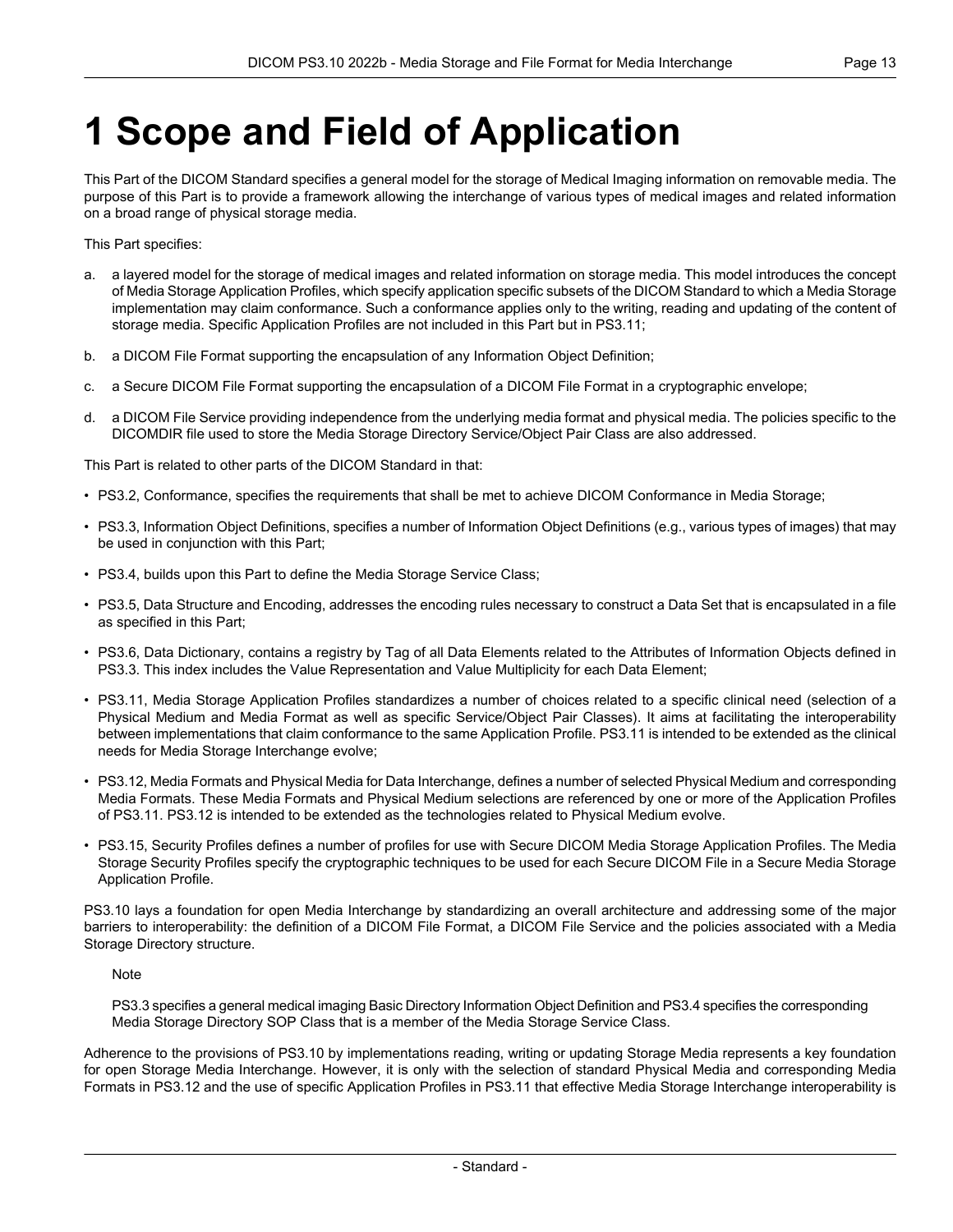achieved. Therefore, claiming conformance to PS3.10 only, is not a valid DICOM Conformance Statement. DICOM Media Storage Conformance shall be made in relation to a [PS3.11](part11.pdf#PS3.11) Application Profile according to the framework defined by [PS3.2.](part02.pdf#PS3.2)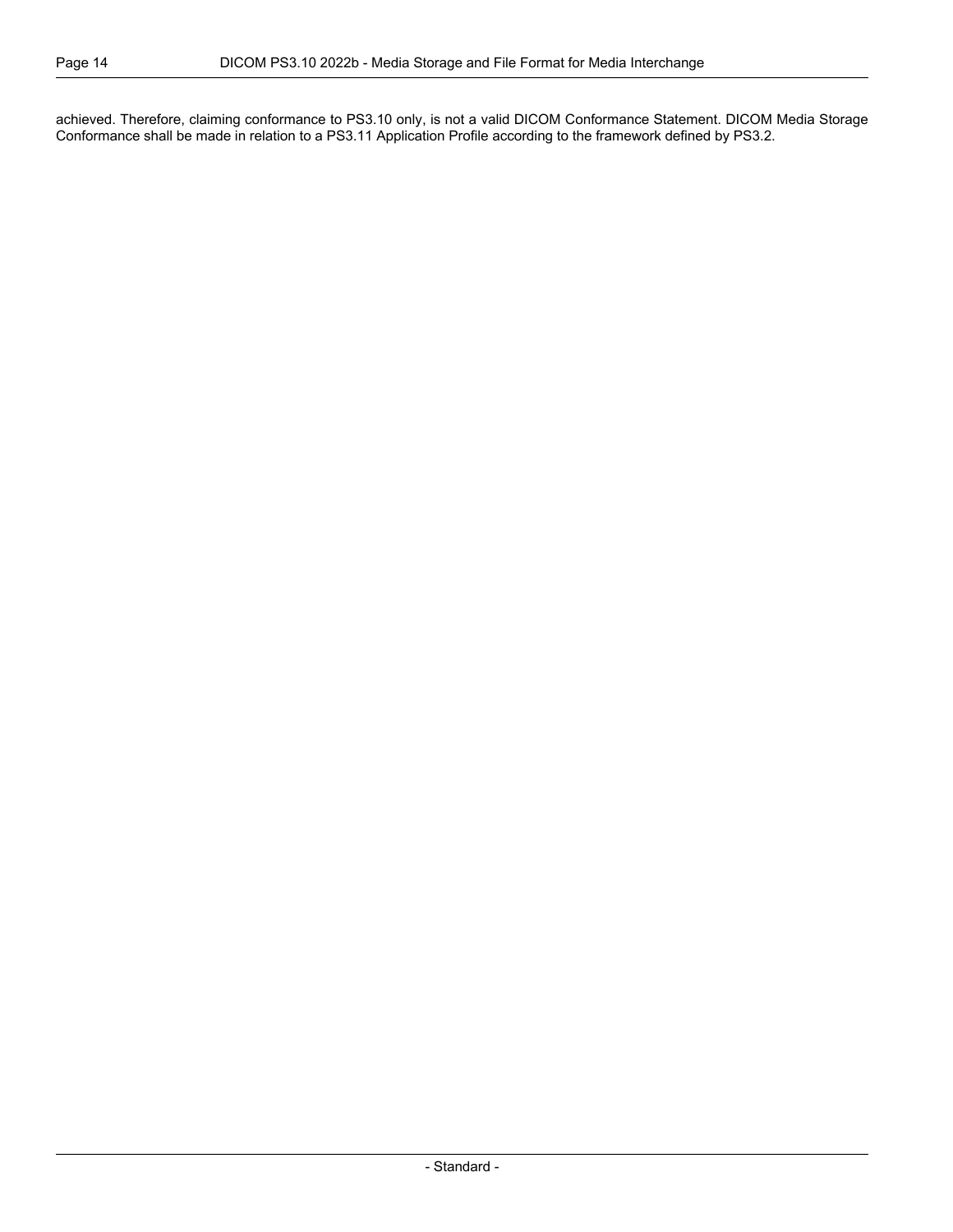# <span id="page-14-0"></span>**2 References**

# <span id="page-14-1"></span>**2.1 Normative References**

The following standards contain provisions that, through reference in this text, constitute provisions of this Standard. At the time of publication, the editions indicated were valid. All standards are subject to revision, and parties to agreements based on this Standard are encouraged to investigate the possibilities of applying the most recent editions of the standards indicated below.

- <span id="page-14-3"></span><span id="page-14-2"></span>[ISO/IEC Directives, Part 2] ISO/IEC. 2016/05. 7.0. *Rules for the structure and drafting of International Standards*. [http://www.iec.ch/](http://www.iec.ch/members_experts/refdocs/iec/isoiecdir-2%7Bed7.0%7Den.pdf) [members\\_experts/refdocs/iec/isoiecdir-2%7Bed7.0%7Den.pdf](http://www.iec.ch/members_experts/refdocs/iec/isoiecdir-2%7Bed7.0%7Den.pdf) .
- <span id="page-14-4"></span>[ISO 7498-1] ISO. 1994. *Information Processing Systems - Open Systems Interconnection - Basic Reference Model*.
- <span id="page-14-5"></span>[ISO 7498-2] ISO. 1989. Information processing systems - Open Systems Interconnection - Basic reference Model - Part 2: Security *Architecture*.
- <span id="page-14-6"></span>[ISO/TR 8509] ISO. *Information Processing Systems - Open Systems Interconnection - Service Conventions*. *ISO/TR 8509 has been withdrawn. See ISO/IEC 2382-26:1993 Information technology - Vocabulary - Part 26: Open systems interconnection* .
- [ISO 8822] ISO. 1988. *Information processing systems - Open Systems Interconnection - Connection oriented presentation service definition*.
- [ISO/IEC 8859-1] ISO/IEC. 1987. Information processing 8-bit single-byte coded graphic character sets Part 1: Latin alphabet No. *1*.
- <span id="page-14-8"></span>[RFC2557] IETF. March 1999. *MIME Encapsulation of Aggregate Documents, such as HTML (MHTML)*. [http://tools.ietf.org/html/](http://tools.ietf.org/html/rfc2557) [rfc2557](http://tools.ietf.org/html/rfc2557) .
- <span id="page-14-7"></span>[RFC3240] IETF. February 2002. *Digital Imaging and Communications in Medicine (DICOM) - Application/dicom MIME Sub-type Registration*. <http://tools.ietf.org/html/rfc3240> .

[RFC5652] IETF. September 2009. *Cryptographic Message Syntax*. <http://tools.ietf.org/html/rfc5652> .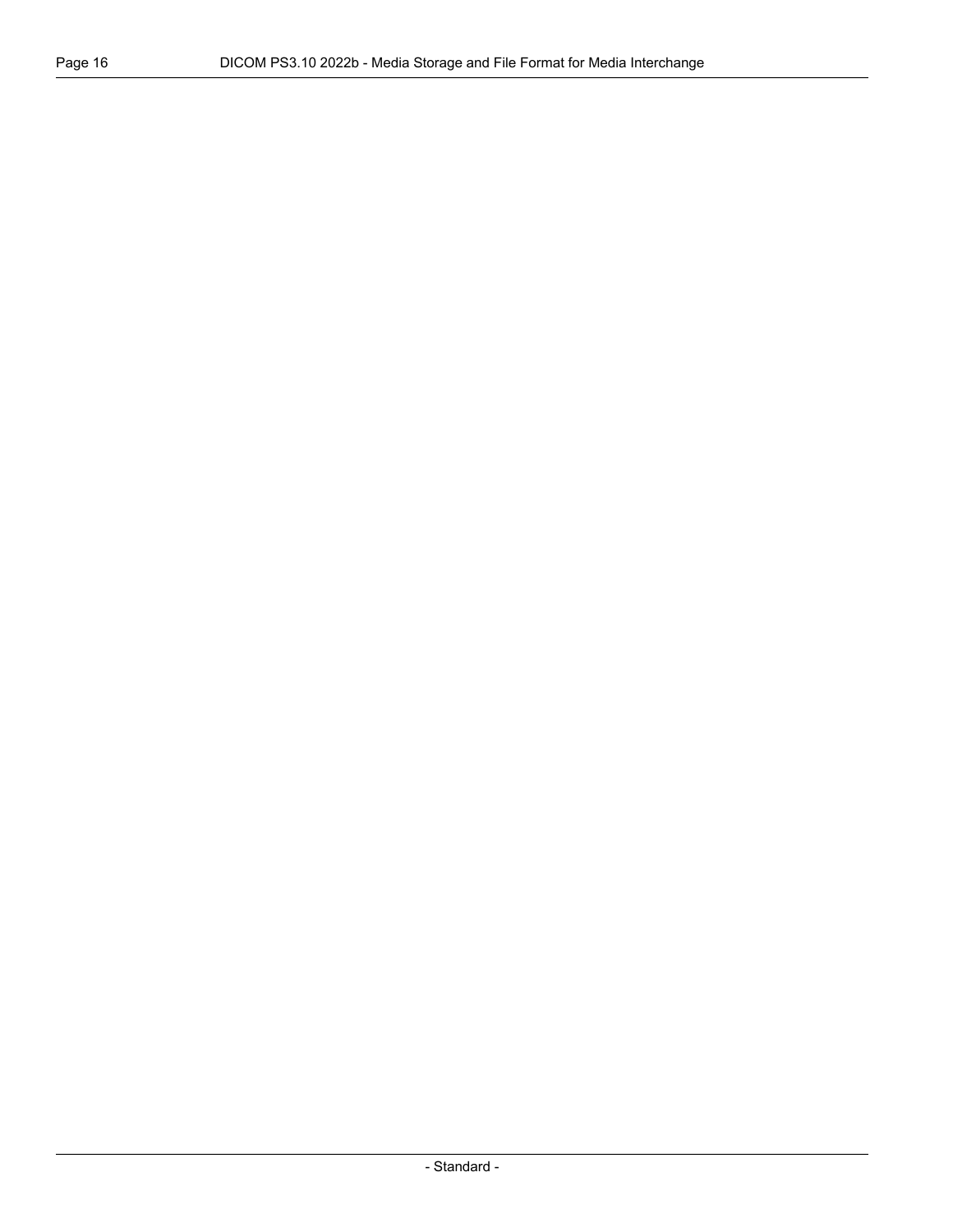# <span id="page-16-0"></span>**3 Definitions**

For the purposes of this Standard the following definitions apply.

### **3.1 Reference Model Definitions**

This Part of the Standard use of the following terms defined in [ISO [7498-1\]](#page-14-3) and [ISO [7498-2\]](#page-14-4):

| <b>Application Entity</b>  | See [ISO 7498-1].                                                                                                                           |
|----------------------------|---------------------------------------------------------------------------------------------------------------------------------------------|
| <b>Application Process</b> | See [ISO 7498-1].                                                                                                                           |
| Service                    | See [ISO 7498-1].                                                                                                                           |
| <b>Transfer Syntax</b>     | See [ISO 7498-1].                                                                                                                           |
| Data Confidentiality       | See [ISO 7498-2].                                                                                                                           |
|                            | Note                                                                                                                                        |
|                            | The definition is "the property that information is not made available or disclosed to<br>unauthorized individuals, entities or processes." |
| Data Origin Authentication | See [ISO 7498-2].                                                                                                                           |
|                            | <b>Note</b>                                                                                                                                 |
|                            | The definition is "the corroboration that the source of data received is as claimed."                                                       |
| Data Integrity             | See [ISO 7498-2].                                                                                                                           |
|                            | Note                                                                                                                                        |
|                            | The definition is "the property that data has not been altered or destroyed in an<br>unauthorized manner."                                  |

### **3.2 Service Conventions Definitions**

This Part of the Standard makes use of the following terms defined in [\[ISO/TR](#page-14-5) 8509]:

| Service Provider | See [ISO/TR 8509]. |
|------------------|--------------------|
|                  |                    |

Service User See [\[ISO/TR](#page-14-5) 8509].

# **3.3 Presentation Service Definitions**

This Part of the Standard makes use of the following terms defined in [ISO [8822\]](#page-14-6):

| <b>Abstract Syntax</b> | See [ISO 8822]. |
|------------------------|-----------------|
| Abstract Syntax Name   | See [ISO 8822]. |

### **3.4 DICOM Introduction and Overview Definitions**

This Part of the Standard makes use of the following terms defined in [PS3.1:](part01.pdf#PS3.1)

| Attribute                                | Attribute.                             |
|------------------------------------------|----------------------------------------|
| Service-Object Pair Class (SOP<br>Class) | Service-Object Pair Class (SOP Class). |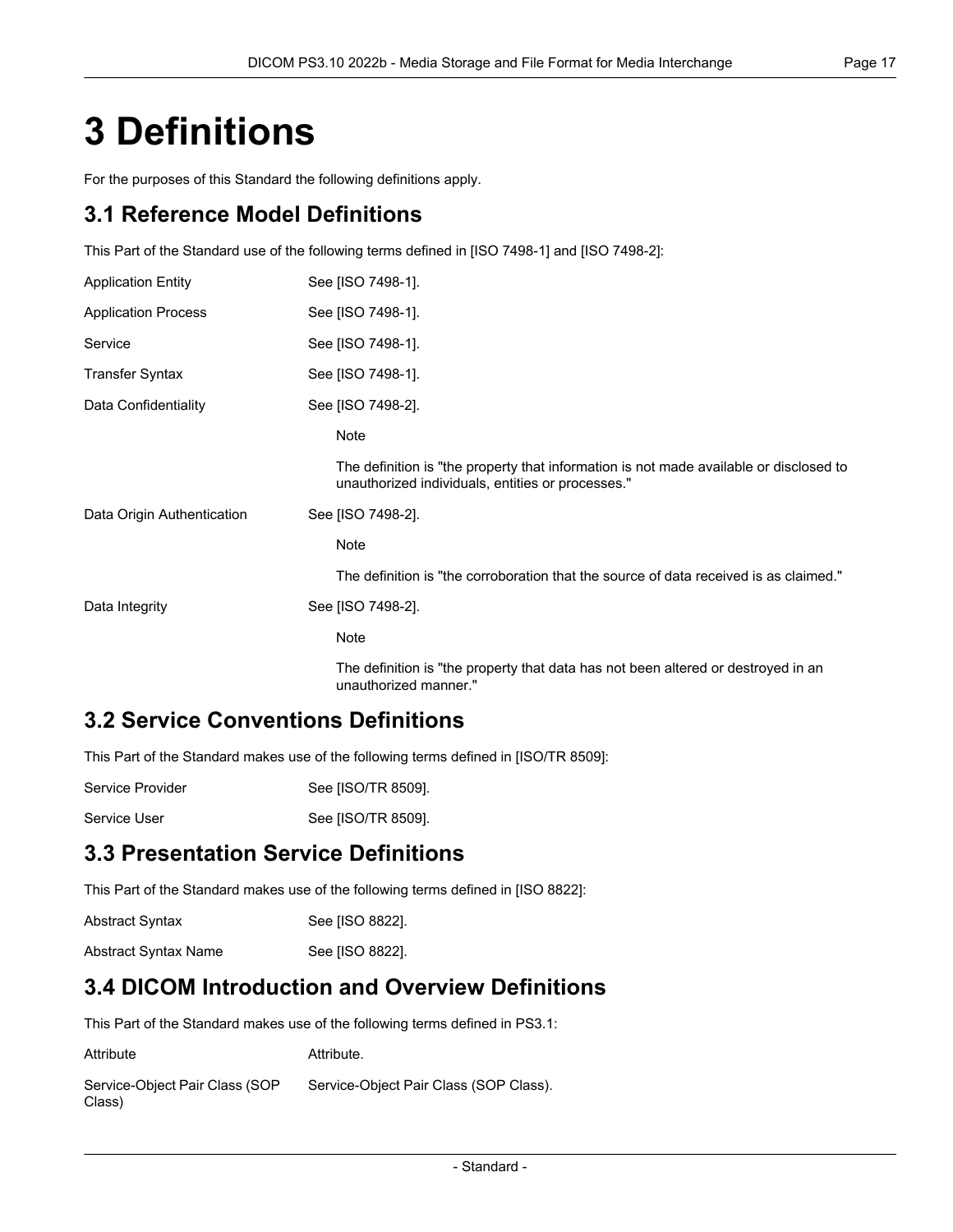# **3.5 DICOM Information Object Definitions**

This Part of the Standard makes use of the following terms defined in [PS3.3:](part03.pdf#PS3.3)

Information Object Definition (IOD) [Information](part03.pdf#glossentry_InformationObjectDefinition) Object Definition.

# **3.6 DICOM Data Structure and Encoding Definitions**

This Part of the Standard makes use of the following terms defined in [PS3.5:](part05.pdf#PS3.5)

| Data Element         | Data Element.              |
|----------------------|----------------------------|
| Data Set             | Data Set.                  |
| Data Element Type    | Data Element Type.         |
| Value                | Value.                     |
| Value Multiplicity   | Value Multiplicity (VM).   |
| Value Representation | Value Representation (VR). |

# **3.7 DICOM Message Exchange Definitions**

This Part of the Standard makes use of the following terms defined in [PS3.7:](part07.pdf#PS3.7)

| Service Object Pair Instance<br>(SOP Instance) | Service-Object Pair Instance (SOP Instance). |
|------------------------------------------------|----------------------------------------------|
| Implementation Class UID                       | Implementation Class UID.                    |

# **3.8 DICOM Media Storage and File Format Definitions**

The following definitions are commonly used in this Part of the Standard:

| Media Storage Application<br>Profile | A specification that defines a selection of choices at the various layers of the DICOM Media<br>Storage Model that are applicable to a specific need or context in which the media interchange<br>is intended to be performed.                                           |
|--------------------------------------|--------------------------------------------------------------------------------------------------------------------------------------------------------------------------------------------------------------------------------------------------------------------------|
| <b>DICOM File Service</b>            | A minimum abstract view of files and operations to be provided by the Media Format Layer.<br>Constraining access to the content of files by the Application Entities through such a DICOM File<br>Service boundary ensures Media Format and Physical Media independence. |
| <b>DICOM File</b>                    | A File with a content formatted according to the requirements of this Part of the DICOM Standard.<br>In particular such files contain the File Meta Information and a properly formatted Data Set.                                                                       |
| <b>DICOMDIR File</b>                 | A DICOM File within a File-set that contains a Media Storage Directory SOP Instance. This File<br>is given a single component File ID, DICOMDIR.                                                                                                                         |
| File                                 | A File is an ordered string of zero or more bytes, where the first byte is at the beginning of the<br>file and the last byte at the end of the File. Files are identified by a unique File ID and may by<br>written, read and/or deleted.                                |
| File ID                              | Identifier for a File, which is unique within the context of the File-set to which it belongs. A set of<br>ordered File ID Components (up to a maximum of eight) forms a File ID.                                                                                        |
| File ID Component                    | A string of one to eight characters of a defined character set.                                                                                                                                                                                                          |
| File Meta Information                | Identifying information on the encapsulated Data Set. It is a header at the beginning of every<br>DICOM File.                                                                                                                                                            |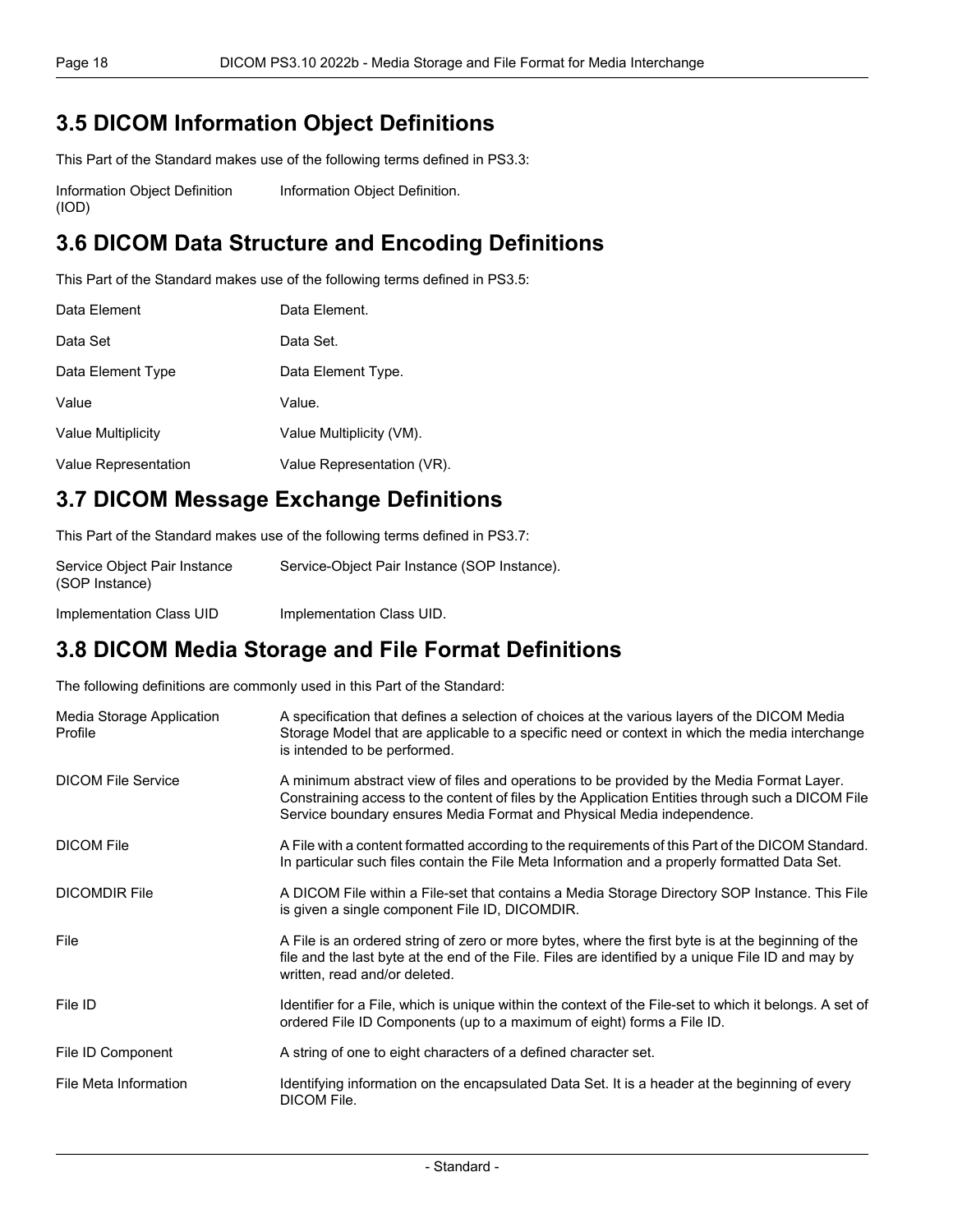| File-set                                           | A collection of DICOM Files (and possibly non-DICOM Files) that share a common naming space<br>within which File IDs are unique.                                                                                                                                 |
|----------------------------------------------------|------------------------------------------------------------------------------------------------------------------------------------------------------------------------------------------------------------------------------------------------------------------|
| <b>File-set Creator</b>                            | An Application Entity that creates the DICOMDIR File (see Section 8.6) and zero or more DICOM<br>Files.                                                                                                                                                          |
| <b>File-set Reader</b>                             | An Application Entity that accesses one or more files in a File-set.                                                                                                                                                                                             |
| File-set Updater                                   | An Application Entity that accesses Files, creates additional Files, or deletes existing Files in a<br>File-set. A File-set Updater makes the appropriate alterations to the DICOMDIR file reflecting the<br>additions or deletions.                             |
| <b>DICOM File Format</b>                           | The means to encapsulate in a File the Data Set representing a SOP Instance related to a DICOM<br>Information Object.                                                                                                                                            |
| Media Format                                       | Data structures and associated policies that organize the bit streams defined by the Physical<br>Media format into data file structures and associated file directories.                                                                                         |
| <b>DICOM Media Storage Model</b>                   | The data structures and operations used at different protocol layers to achieve interoperability<br>through media interchange.                                                                                                                                   |
| Media Storage Services                             | A set of operations with media that facilitate storage to and retrieval from the media of DICOM<br>SOP Instances. Part of the DICOM File Service specification.                                                                                                  |
| <b>Physical Media</b>                              | A piece of material with recording capabilities for streams of bits. Characteristics of a Physical<br>Media include form factor, mechanical characteristics, recording properties and rules for recording<br>and organizing bit streams in accessible structures |
| Secure DICOM File                                  | A DICOM File that is encapsulated with the Cryptographic Message Syntax specified in IETF<br>STD 70 [RFC5652].                                                                                                                                                   |
| Secure File-set                                    | A File-set in which all DICOM Files are Secure DICOM Files.                                                                                                                                                                                                      |
| Secure Media Storage<br><b>Application Profile</b> | A Media Storage Application Profile that requires a Secure File-set.                                                                                                                                                                                             |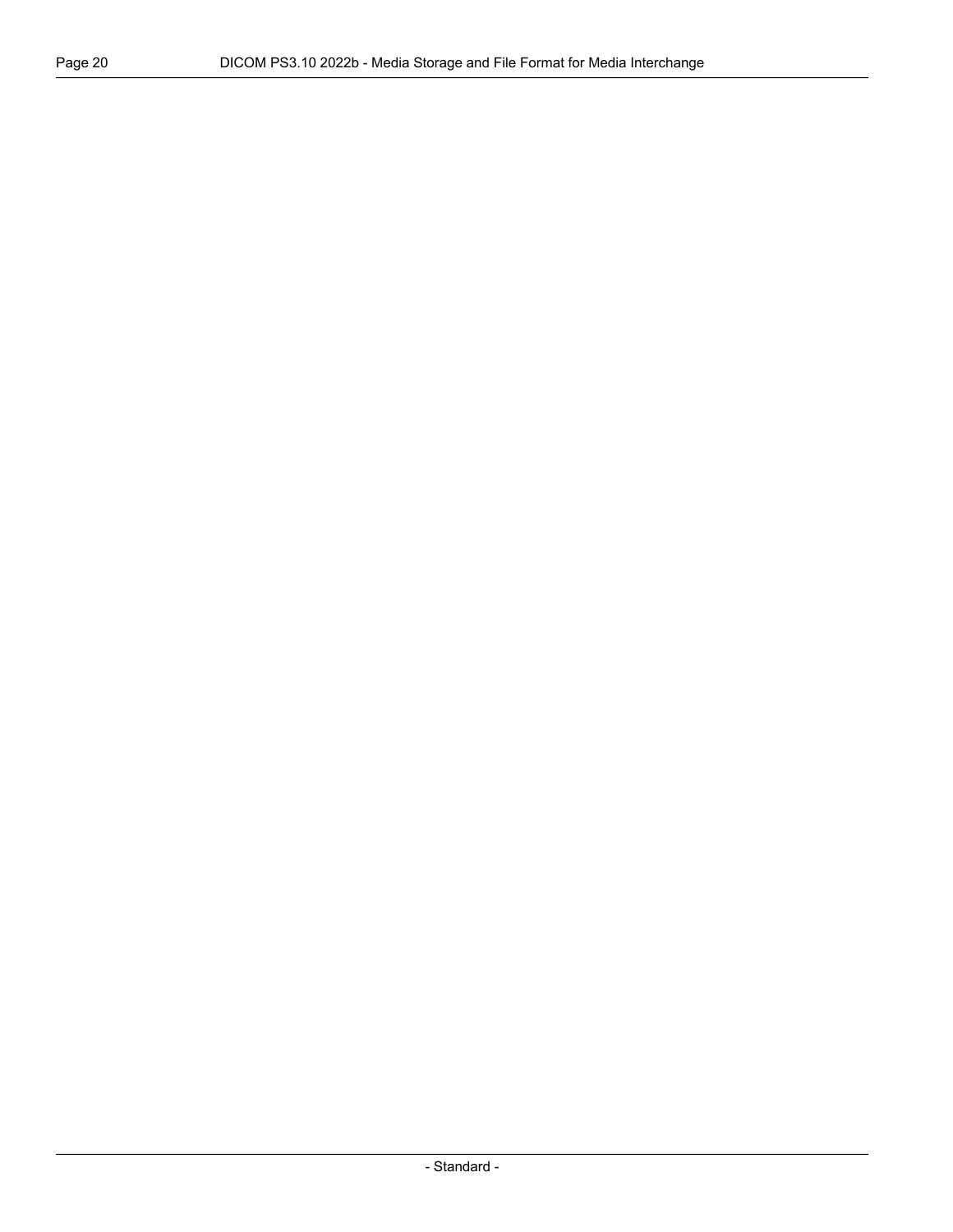# <span id="page-20-0"></span>**4 Symbols and Abbreviations**

The following symbols and abbreviations are used in this Part of the Standard.

| <b>ACC</b>        | American College of Cardiology                                                   |
|-------------------|----------------------------------------------------------------------------------|
| <b>ACR</b>        | American College of Radiology                                                    |
| ASCII             | American Standard Code for Information Interchange                               |
| <b>AE</b>         | <b>Application Entity</b>                                                        |
| ANSI              | American National Standards Institute                                            |
| <b>CEN/TC/251</b> | Comite Europeen de Normalisation - Technical Committee 251 - Medical Informatics |
| <b>DICOM</b>      | Digital Imaging and Communications in Medicine                                   |
| <b>FSC</b>        | <b>File-set Creator</b>                                                          |
| <b>FSR</b>        | File-set Reader                                                                  |
| <b>FSU</b>        | File-set Updater                                                                 |
| HL7               | Health Level 7                                                                   |
| HTML              | Hypertext Transfer Markup Language                                               |
| <b>IEEE</b>       | Institute of Electrical and Electronics Engineers                                |
| <b>ISO</b>        | International Standards Organization                                             |
| ID                | Identifier                                                                       |
| <b>IOD</b>        | Information Object Definition                                                    |
| <b>JIRA</b>       | Japan Medical Imaging and Radiological Systems Industries Association            |
| <b>MIME</b>       | Multipurpose Internet Mail Extensions                                            |
| <b>NEMA</b>       | National Electrical Manufacturers Association                                    |
| OSI               | Open Systems Interconnection                                                     |
| <b>SOP</b>        | Service-Object Pair                                                              |
| <b>TCP/IP</b>     | <b>Transmission Control Protocol/Internet Protocol</b>                           |
| <b>UID</b>        | Unique Identifier                                                                |
| <b>VR</b>         | Value Representation                                                             |
| <b>XML</b>        | Extensible Markup Language                                                       |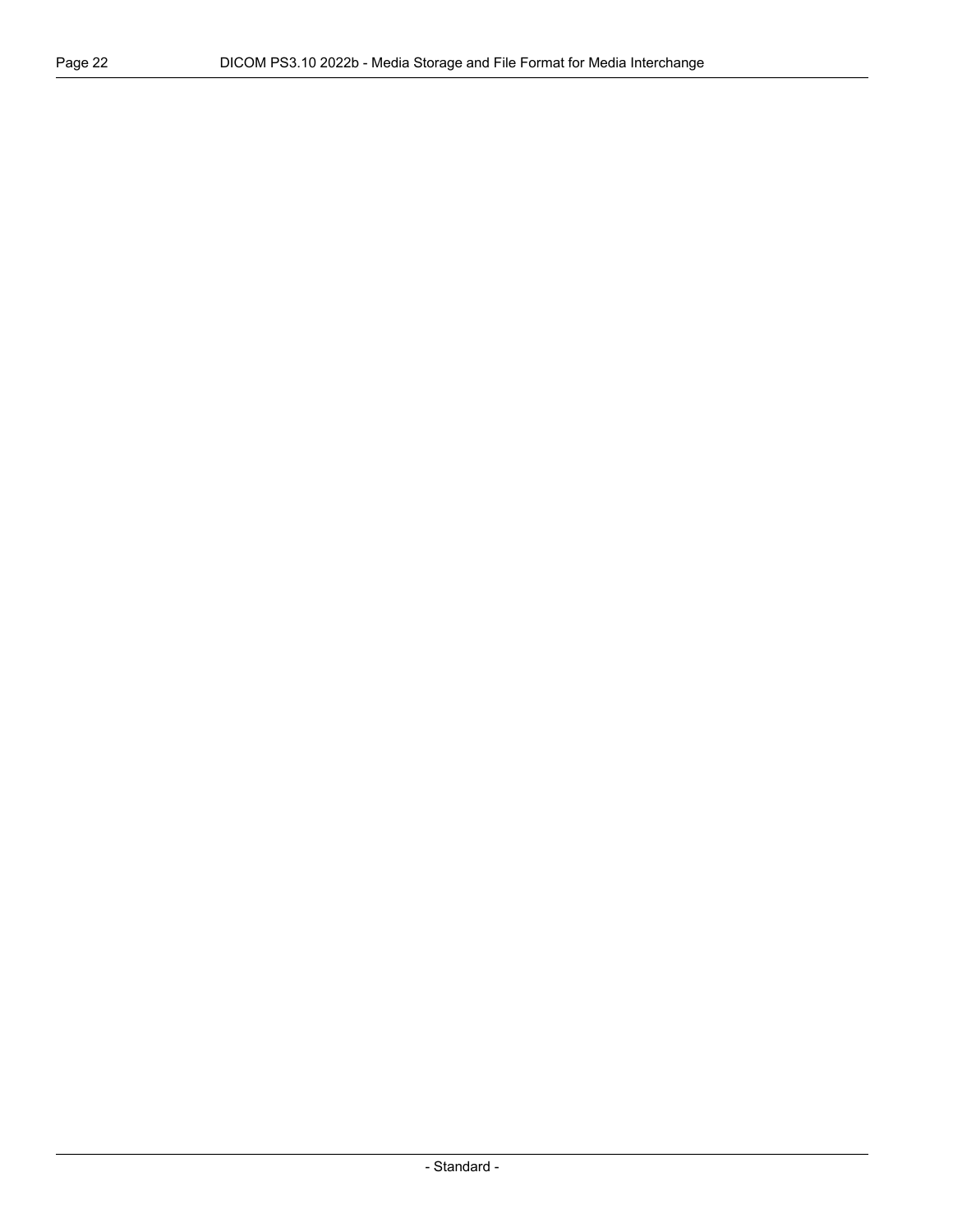# <span id="page-22-0"></span>**5 Conventions**

Words are capitalized in this document to help the reader understand that these words have been previously defined in Section 3 of this document and are to be interpreted with that meaning.

A Tag is represented as (gggg,eeee), where gggg equates to the Group Number and eeee equates to the Element Number within that Group. Tags are represented in hexadecimal notation as specified in [PS3.5.](part05.pdf#PS3.5)

Attributes of File Meta Information are assigned a Type that indicates if a specific Attribute is required depending on the Media Storage Services. The following Type designations are derived from the [PS3.5](part05.pdf#PS3.5) designations but take into account the Media Storage environment:

- Type 1: Such Attributes shall be present with an explicit Value in files created by File-set Creators and File-set Updaters. They shall be supported by File-set Readers and File-set Updaters;
- Type 1C: Such Attributes shall be present with an explicit Value in Files created by File-set Creators and File-set Updaters if the specified condition is met. They shall be supported by File-set Readers and File-set Updaters;
- Type 2: Such Attributes shall be present with an explicit Value or with a zero-length Value if unknown, in Files created by File-set Creators and File-set Updaters. They shall be supported by File-set Readers and File-set Updaters;
- Type 2C: Such Attributes shall be present with an explicit Value or with a zero-length if unknown, in Files created by File-set Creators and File-set Updaters if the specified condition is met. They shall be supported by File-set Readers and File-set Updaters;
- Type 3: Such Attributes may be present with an explicit Value or a zero-length Value in Files created by File-set Creators and File set Updaters. They may be supported or ignored by File-set Readers and File-set Updaters.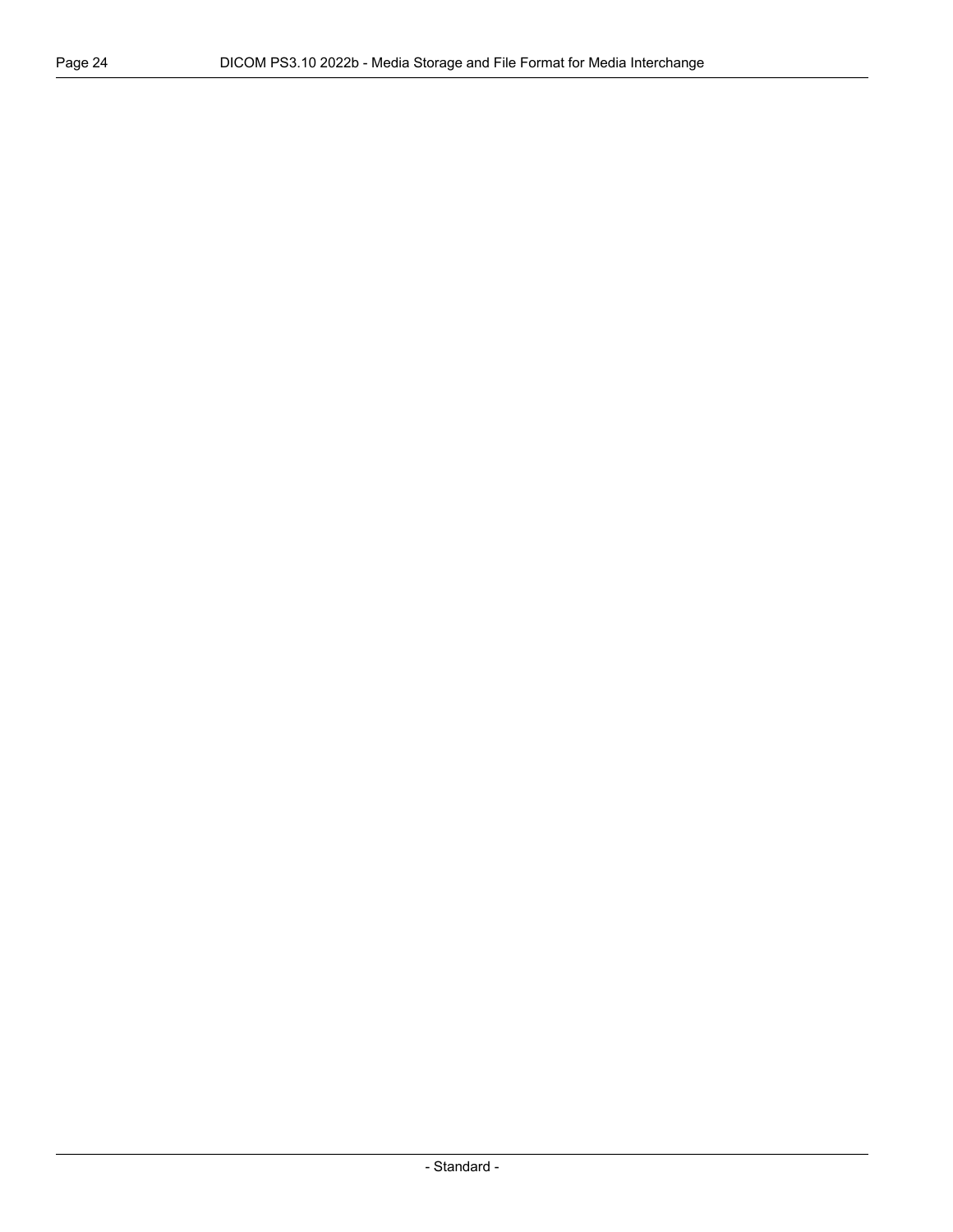# <span id="page-24-0"></span>**6 DICOM Models for Media Storage**

This section defines the DICOM Media Storage Model used by DICOM Application Entities for the purpose of communication through the interchange of removable storage media. Specifically, this Section provides a model to clarify a number of concepts for digital imaging and communications and introduces key terms used throughout the DICOM Standard. This model has been used to partition the DICOM Standard into separate parts related to storage media interchange.

# <span id="page-24-1"></span>**6.1 General DICOM Communication Model**

[Figure](part01.pdf#figure_5-1) 5-1 in PS3.1 presents the general communication model of the DICOM Standard, which spans both network (on-line) and media interchange (off-line) communication. Application Entities may utilize any of the following transport mechanisms:

- the DICOM Message Service and Upper Layer Service, which provides independence from specific physical networking commu nication support and protocols such as TCP/IP,
- the DICOM Web Service API and HTTP Service, which allows use of common hypertext and associated protocols for transport of DICOM services,
- the Basic DICOM File Service, which provides access to Storage Media independently from specific physical media storage formats and file structures, or
- <span id="page-24-2"></span>• DICOM Real-Time Communication, which provides real-time transport of DICOM metadata based on SMPTE and RTP.

PS3.10 describes the Basic DICOM File Service, as depicted in [Figure](#page-24-2) 6.1-1.

|                                 | <b>Medical Images</b><br>and related information |                                                                                                                                                                 |
|---------------------------------|--------------------------------------------------|-----------------------------------------------------------------------------------------------------------------------------------------------------------------|
| <b>DICOM Application Entity</b> |                                                  |                                                                                                                                                                 |
|                                 | <b>Service Class Specifications</b>              |                                                                                                                                                                 |
|                                 | Information Objects Definitions                  |                                                                                                                                                                 |
|                                 | Dataset Structure and Encoding - Data Dictionary |                                                                                                                                                                 |
|                                 |                                                  |                                                                                                                                                                 |
|                                 |                                                  | Media Interchange                                                                                                                                               |
|                                 |                                                  | <b>BOUNDARY:</b><br><b>DICOM Basic File Service</b>                                                                                                             |
|                                 |                                                  | Security Layer<br>(Optional)                                                                                                                                    |
|                                 |                                                  | Physical Medium and Medium Format<br><b>MEDIUM A</b><br><b>MEDIUM B</b><br>MEDIUM n<br>$(\bullet)$<br>๘<br>FILE><br>品<br>品<br><field><br/><file></file></field> |
|                                 |                                                  | Media Storage Interchange<br>Off-Line Communication                                                                                                             |

**Figure 6.1-1. DICOM Communication Model for Media Interchange**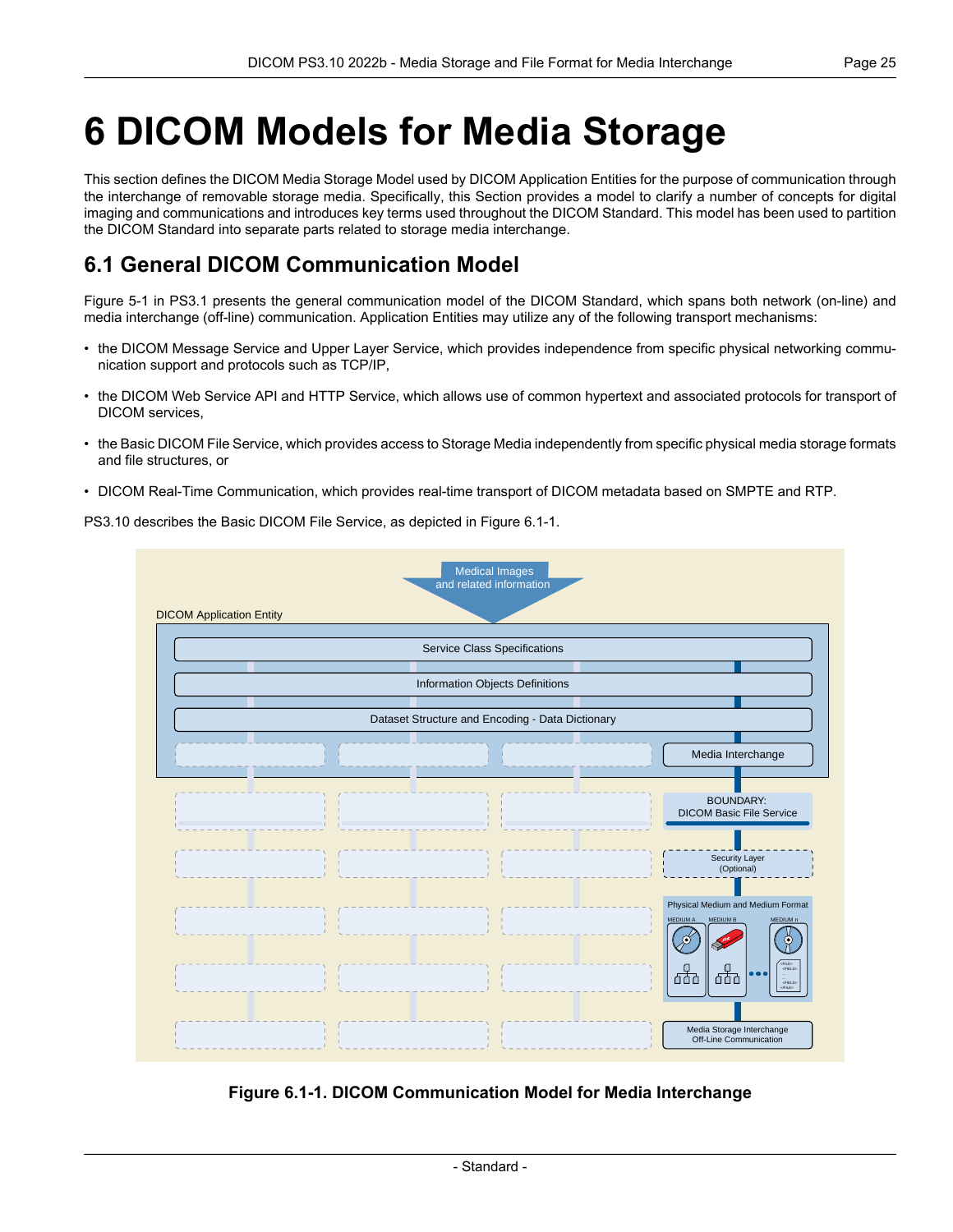### <span id="page-25-0"></span>**6.2 The DICOM Media Storage Model**

The DICOM Media Storage Model is presented by [Figure](#page-25-2) 6.2-1 and expands on the General DICOM Communication Model introduced earlier in [Section](#page-24-1) 6.1.

The DICOM Media Storage Model focuses on the aspects directly related to data interchange through removable storage media. It pertains to the data structures and associated rules used at different layers to achieve interoperability through media interchange. The Services identified in this Model are simple boundaries between functional layers.

#### Note

<span id="page-25-2"></span>It is not within the scope of this Standard to specify Application Programming Interfaces at these boundaries.

| <b>BOUNDARY: Application Services</b><br>Relies on DICOM info; Objects and Media Storage Service Classes | Abstract services providing access to the data structures of the underlying layer;                                                                                  |
|----------------------------------------------------------------------------------------------------------|---------------------------------------------------------------------------------------------------------------------------------------------------------------------|
| <b>DICOM Data Format Layer</b>                                                                           | <b>DICOM File Format</b><br><b>Basic Directory</b><br>Service / Object Pairs;<br>Application-specific<br><b>Information Objects</b><br>(e.g. Images, Results, etc.) |
| <b>BOUNDARY: DICOM File Services</b>                                                                     | Abstract services providing access to the data structures of the underlying layer;                                                                                  |
| Ensures media format and physical media independence                                                     |                                                                                                                                                                     |
| Media Format Layer<br>Data structures of a file system,<br>may be physical media-specific                | <b>MEDIUM A</b><br><b>MEDIUM B</b><br><b>MEDIUM N</b>                                                                                                               |
| <b>BOUNDARY: Physical Media Access Services</b><br>Physical Storage Media Specific                       | Abstract services providing access to the data structures of the underlying layer;                                                                                  |

**Figure 6.2-1. DICOM Media Storage Model**

<span id="page-25-1"></span>The DICOM Media Storage Model includes three layers, which are described in the following sections.

#### **6.2.1 Physical Media Layer**

Physical media characteristics are defined at the Physical Media Layer. Such characteristics include the physical media form factor, dimension, mechanical characteristics and recording properties. This Layer also defines the organization and grouping of the recorded bits.

Note

1. An example of a Physical Media Layer in the personal computer environment is the 3 1/2 inch floppy disk, double sided, high density.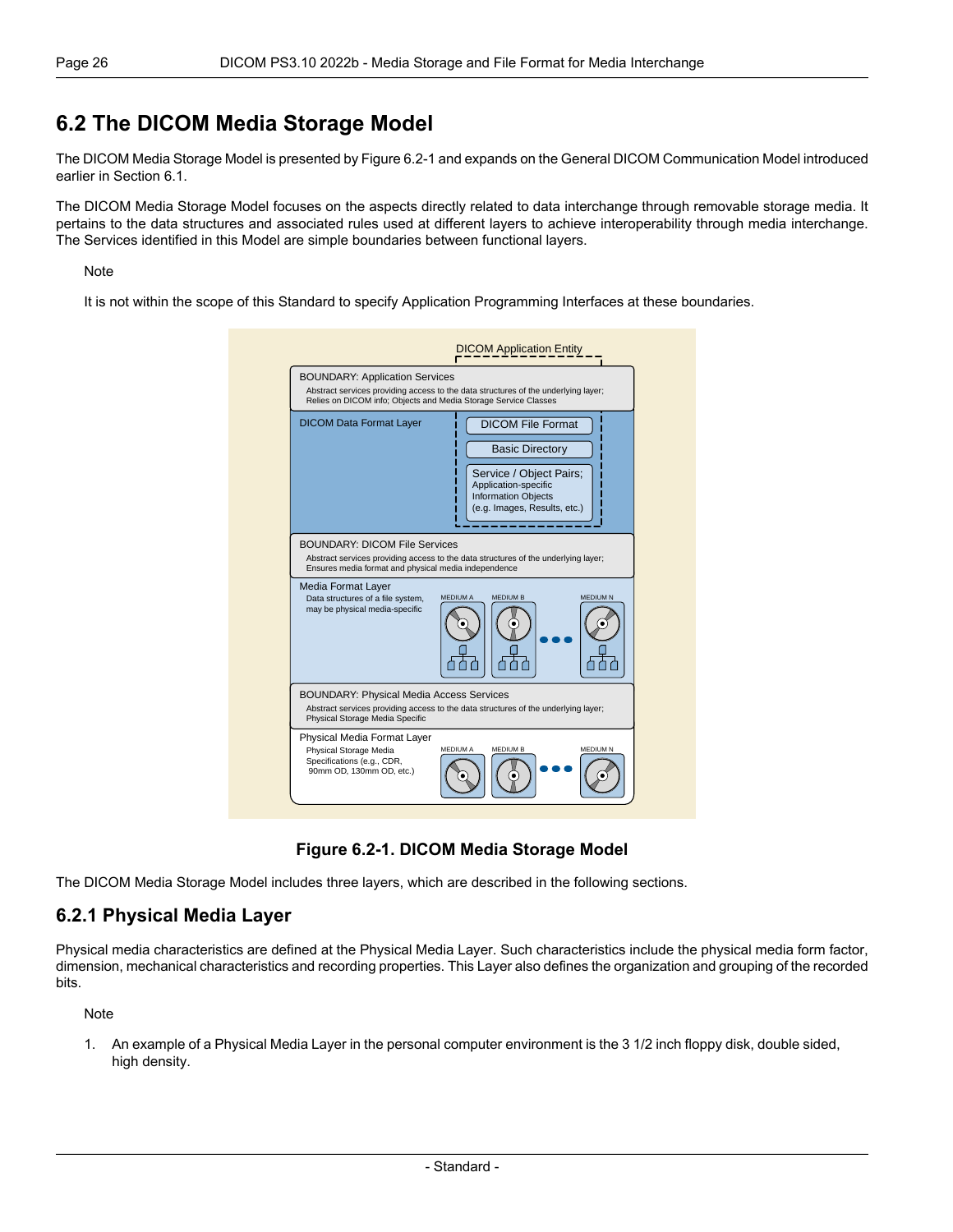2. The specification of one or more specific Physical Media for a given application is beyond the scope of this Part of the DICOM Standard. [PS3.12](part12.pdf#PS3.12) and its annexes specify several Physical Media choices. [PS3.11](part11.pdf#PS3.11) defines a number of Applic ation Profiles that select specific Physical Media depending on the requirements of specific medical imaging applications.

#### <span id="page-26-0"></span>**6.2.2 Media Format Layer**

At the Media Format Layer, Physical Media bit streams are organized into specific structures. Data file structures and associated directory structures are defined to allow efficient access and management of the physical media space.

Note

This layer is often specific to a given operating system environment. An example of such a Media Format Layer definition associated with the 3 1/2 inch floppy disk are the data structures used by the operating systems of various personal computer file systems. [PS3.12](part12.pdf#PS3.12) and its annexes specify several Media Format choices.

<span id="page-26-1"></span>Media Formats supported by the DICOM Standard are selected to support the minimum requirements specified by the DICOM File Service as specified in Section 8 of this Part. Constraining access to the File content through such a DICOM File Service ensures that the DICOM Data Format Layer is independent from Media Format and Physical Media selection.

#### **6.2.3 DICOM Data Format Layer**

The DICOM Data Format Layer includes the following elements of specification:

- a. DICOM Media Storage SOP Classes and associated Information Object Definitions;
- b. The DICOM File Format;
- c. The Secure DICOM File Format;
- d. The DICOM Media Storage Directory SOP Class;
- <span id="page-26-2"></span>e. DICOM Media Storage Application Profiles;
- f. DICOM Security Profiles for Media Storage.

### **6.2.3.1 DICOM SOP Classes**

DICOM SOP Classes and associated Information Object Definitions (IODs) are used to convey specific medical imaging information at the Data Format Layer. Examples of such IODs are modality images, patient information, results, etc.

The use of DICOM IODs in conjunction with Media Storage Services forms a number of Media Storage Service Object Pair Classes or SOP Classes. Media Storage Services (e.g., read, write, delete, etc.) shall be performed through the DICOM File Service. The content of the resulting DICOM Files shall be formatted according to the DICOM File Format as specified below.

<span id="page-26-3"></span>[PS3.4](part04.pdf#PS3.4) defines a number of SOP Classes that may be used for Media Storage in [Annex](part04.pdf#chapter_I) I. These SOP Classes are based on DICOM Standard IODs that may be found in [PS3.3](part03.pdf#PS3.3).

The structure and encoding of a Data Set representing the data associated with a SOP Class shall follow [PS3.5.](part05.pdf#PS3.5) The specification of Transfer Syntaxes that may be used to encode such a Data Set, is also defined in [PS3.5.](part05.pdf#PS3.5)

### **6.2.3.2 Concept of the DICOM File Format**

The encapsulation of a DICOM Data Set in a File shall follow the specifications of Section 7 of this Part. These encapsulation rules define a DICOM File Format able to contain in a File any DICOM Data Set. Files are identified by File IDs. No semantics shall be inferred from these File IDs, nor from their structure.

Note

A medical imaging application acting as a creator of a DICOM File may use semantic information to generate a File ID, but readers of DICOM files should not rely on apparent semantic content of a File ID.

Data Set encapsulation shall be based on the DICOM File Service as specified in Section 8 of this Part.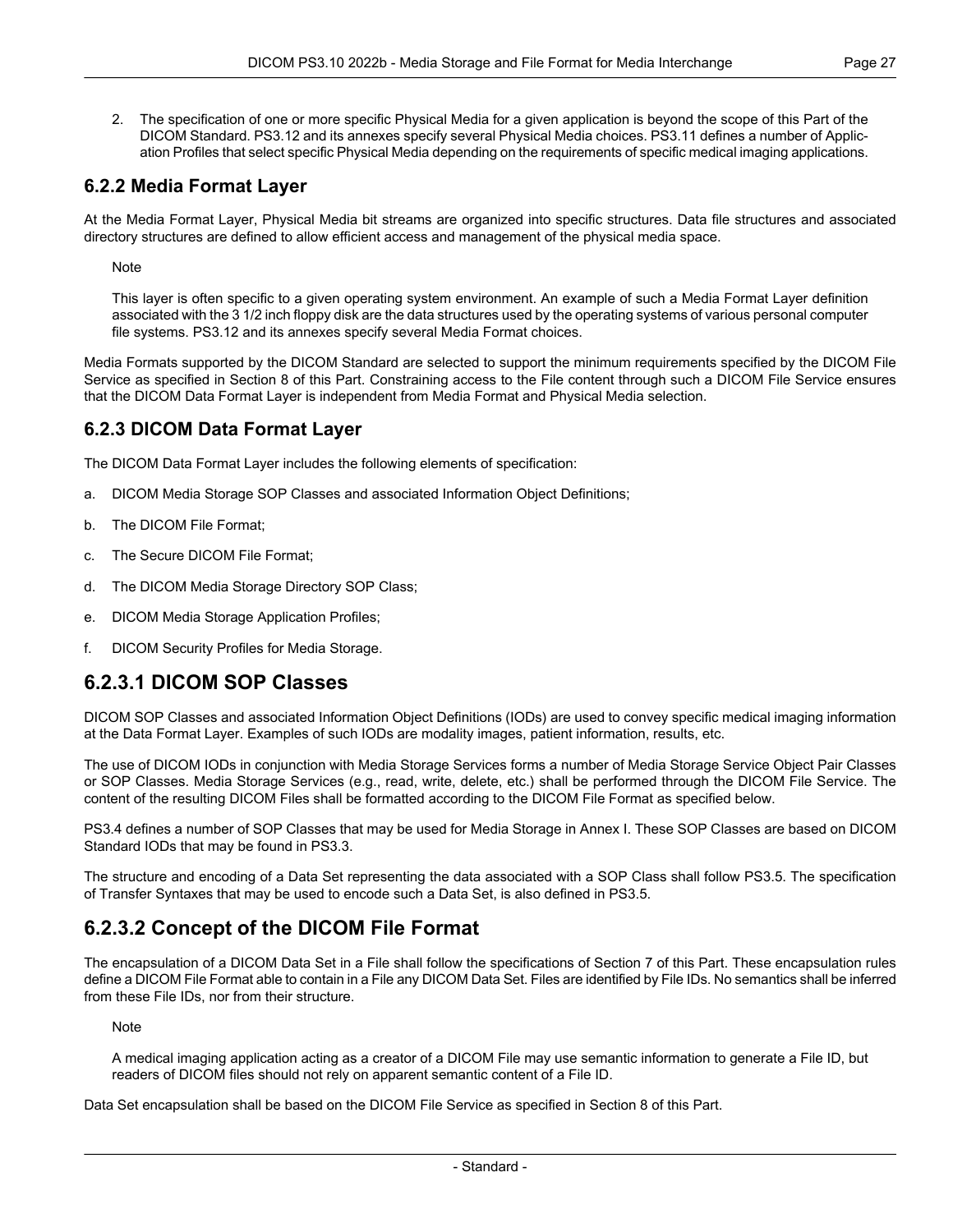#### **Note**

It is acceptable that a specific Media Format offers more file services than those specified in the DICOM File Service. Such services may be local or internal to an implementation. Their usage is beyond the scope of the DICOM Standard. However, in cases where such services are reflected in the file structures of the Media format Layer or in the Data Set encoding of an Information Object, the extension of such services in a manner that jeopardizes interoperability should not be done (e.g., File IDs longer than those specified in the DICOM File Service).

<span id="page-27-0"></span>The encapsulation of a DICOM File in a Secure DICOM File shall follow the specifications of [Section](#page-34-0) 7.4 of this Part. These encapsu lation rules define a mechanism for creating a Secure DICOM File by encapsulating an unprotected DICOM File as payload within a secure envelope.

### **6.2.3.3 DICOM Medical Information Directory**

<span id="page-27-1"></span>In addition to the DICOM Image and Image related SOP Classes (e.g., results, patients) other SOP Classes tailored for media storage may be used to provide references (or directories) based on medical information, thus facilitating access to the clinical imaging inform ation. Such a SOP Class is the Media Storage Directory SOP Class as defined in [PS3.4](part04.pdf#PS3.4). Instances of this SOP Class are conveyed in the File with a File ID of DICOMDIR.

#### **6.2.4 DICOM Media Storage Application Profiles**

A Media Storage Application Profile defines a selection of choices at the various layers of the DICOM Media Storage Model that are applicable to a specific need or context in which the media interchange is intended to be performed. Such choices are formally specified as a Media Storage Application Profile in order to ensure interoperability between implementations conforming to the same Media Storage Application Profile. It facilitates conformance statements that allow users to assess interoperability of different implementations.

Media Storage Application Profiles shall include:

- a. The description of the need addressed by the Application Profile (e.g., cardiac, echography, angiography) and its context of ap plication;
- b. The selection, at the Data Format Layer, of a number of specific IODs and associated SOP Classes. For standard DICOM SOP Classes, this shall be done by reference to [PS3.4.](part04.pdf#PS3.4) These SOP Classes, like any other DICOM SOP Classes are assigned a unique registered UID. For each SOP Class it shall be stated if its support is required or optional within the context of this profile;
- c. The selection of a specific Media Format definition. This is done by reference to [PS3.12](part12.pdf#PS3.12) that specify the selected Physical Medium, a specific associated Media Format and the mapping of this Media Format (or file system) services onto the DICOM File Service;
- d. The selection of appropriate Transfer Syntaxes;
- e. The selection of a specific Security Profile. This is done by reference to [PS3.15](part15.pdf#PS3.15) that specifies the cryptographic algorithms to be used to encapsulate the DICOM Files of the DICOM File Set into Secure DICOM Files. If a Media Storage Application Profile selects no Security Profile, then the Application Profile is unsecure and the Secure DICOM File Format shall not be used with that Application Profile;
- <span id="page-27-2"></span>f. Other choices facilitating interoperability such as specific limits (e.g., maximum file sizes, if necessary, support of options, if any).

The complete definition and structure of a Media Storage Application Profiles is specified by [PS3.11](part11.pdf#PS3.11). A number of Standard Application Profiles corresponding to different needs are included in [PS3.11](part11.pdf#PS3.11).

#### **6.2.5 Media Storage and The DICOM Standard Structure**

[Figure](#page-28-0) 6.2-2 provides an overview of the relationship between the functional areas identified by the DICOM Media Storage Model in troduced in [Section](#page-25-0) 6.2 and the various Parts of the DICOM Standard related to Media Storage. A number of Parts of the DICOM Standard are common between Network Communication and Media Interchange.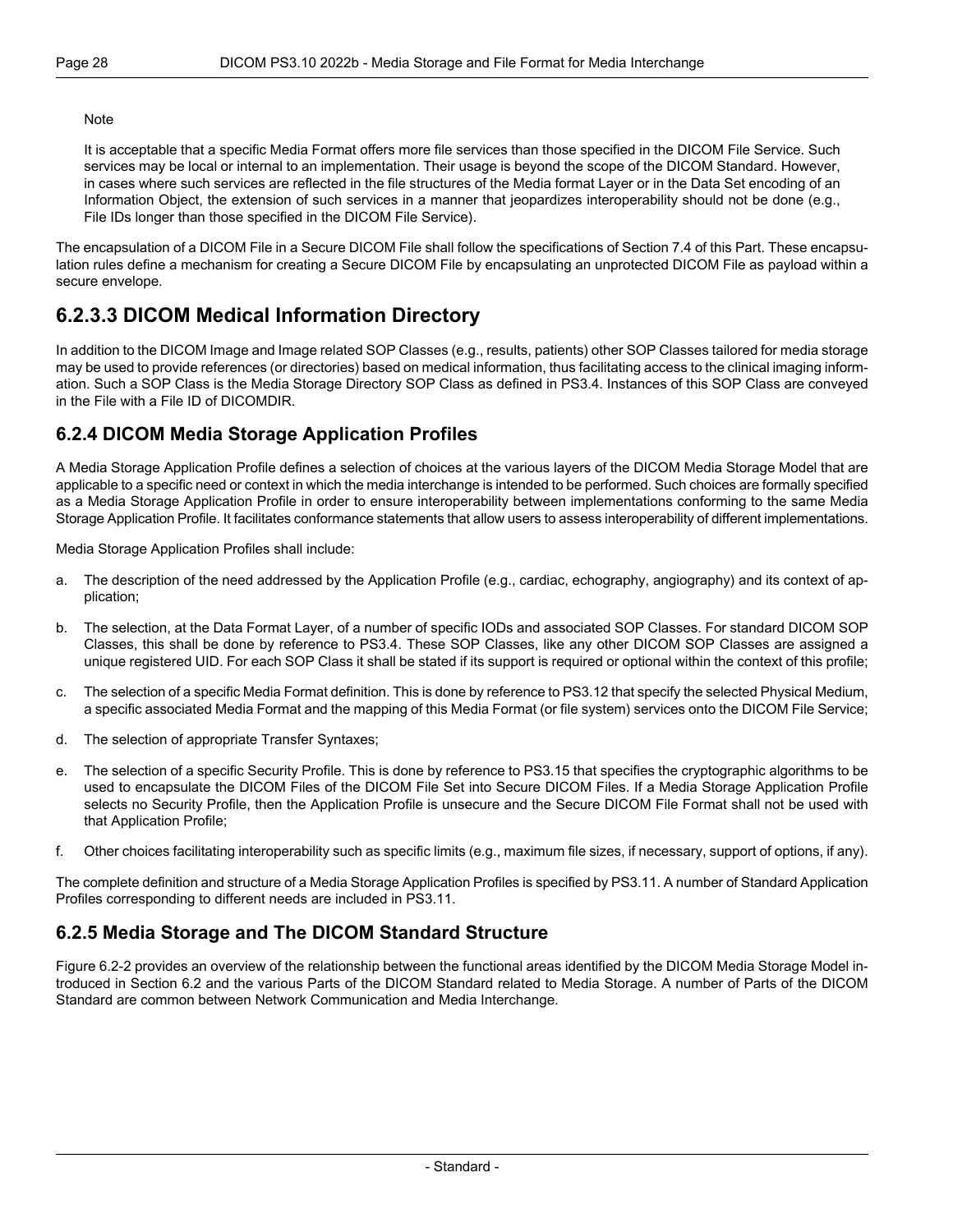<span id="page-28-0"></span>

| Parts of DICOM Standard                                                  | General | <b>Network</b><br>Communication | Media Storage<br>Interchange |
|--------------------------------------------------------------------------|---------|---------------------------------|------------------------------|
| PS3.1 Introduction and Overview                                          |         |                                 |                              |
| PS3.2 Conformance                                                        |         |                                 |                              |
| PS3.3 Information Object Definitions                                     |         |                                 |                              |
| PS3.4 Service Class Specifications                                       |         |                                 |                              |
| PS3.5 Data Structure and Semantics                                       |         |                                 |                              |
| PS3.6 Data Dictionary                                                    |         |                                 |                              |
| PS3.7 Message Exchange                                                   |         |                                 |                              |
| PS3.8 Network Communication<br>Support for Message Exchange              |         |                                 |                              |
| PS3.10 Media Storage and File<br>Format for Media Interchange            |         |                                 |                              |
| PS3.11 Media Storage Application<br><b>Profiles</b>                      |         |                                 |                              |
| PS3.12 Storage Functions and Media<br>Formats for Data Interchange       |         |                                 |                              |
| PS3.14 Grayscale Standard Display<br>Format                              |         |                                 |                              |
| PS3.15 Security and System<br><b>Management Profiles</b>                 |         |                                 |                              |
| PS3.16 Content Mapping Resource                                          |         |                                 |                              |
| PS3.17 Explanatory Information                                           |         |                                 |                              |
| PS3.18 Web Services                                                      |         |                                 |                              |
| PS3.19 Application Hosting                                               |         |                                 |                              |
| PS3.20 Imaging Reports using HL7<br>Clinical Document Architecture       |         |                                 |                              |
| PS3.21 Transformations between<br><b>DICOM</b> and other Representations |         |                                 |                              |
| PS3.22 Real-Time Communications<br>(DICOM RTV)                           |         |                                 |                              |

**Figure 6.2-2. Media Storage and DICOM Parts**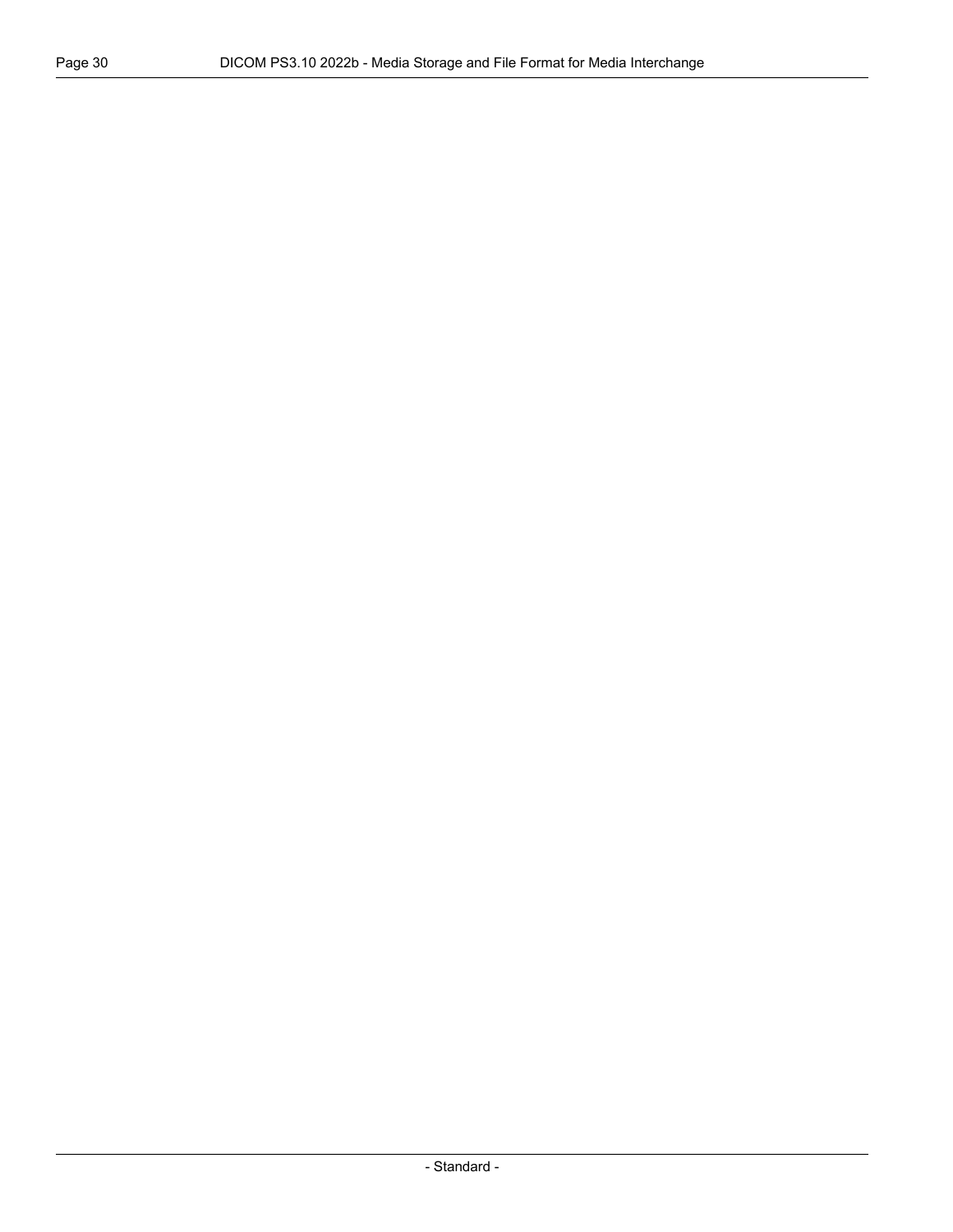# <span id="page-30-0"></span>**7 DICOM File Format**

<span id="page-30-2"></span>The DICOM File Format provides a means to encapsulate in a file the Data Set representing a SOP Instance related to a DICOM IOD. As shown in [Figure](#page-30-2) 7-1, the byte stream of the Data Set is placed into the file after the DICOM File Meta Information. Each file contains a single SOP Instance.





# <span id="page-30-1"></span>**7.1 DICOM File Meta Information**

The File Meta Information includes identifying information on the encapsulated Data Set. This header consists of a 128 byte File Preamble, followed by a 4 byte DICOM prefix, followed by the File Meta Elements shown in [Table](#page-31-0) 7.1-1. This header shall be present in every DICOM file.

The File Preamble is available for use as defined by Application Profiles or specific implementations. This Part of the DICOM Standard does not require any structure for this fixed size Preamble. It is not required to be structured as a DICOM Data Element with a Tag and a Length. It is intended to facilitate access to the images and other data in the DICOM file by providing compatibility with a number of commonly used computer image file formats. Whether or not the File Preamble contains information, the DICOM File content shall conform to the requirements of this Part and the Data Set shall conform to the SOP Class specified in the File Meta Information.

#### **Note**

- 1. If the File Preamble is not used by an Application Profile or a specific implementation, all 128 bytes shall be set to 00H. This is intended to facilitate the recognition that the Preamble is used when all 128 bytes are not set as specified above.
- 2. The File Preamble may for example contain information enabling a multi-media application to randomly access images stored in a DICOM Data Set. The same file can be accessed in two ways: by a multi-media application using the preamble and by a DICOM Application that ignores the preamble.

The four byte DICOM Prefix shall contain the character string "DICM" encoded as uppercase characters of the ISO 8859 G0 Character Repertoire. This four byte prefix is not structured as a DICOM Data Element with a Tag and a Length.

The Preamble and Prefix are followed by a set of DICOM Meta Elements with Tags and Lengths as defined in [Table](#page-31-0) 7.1-1.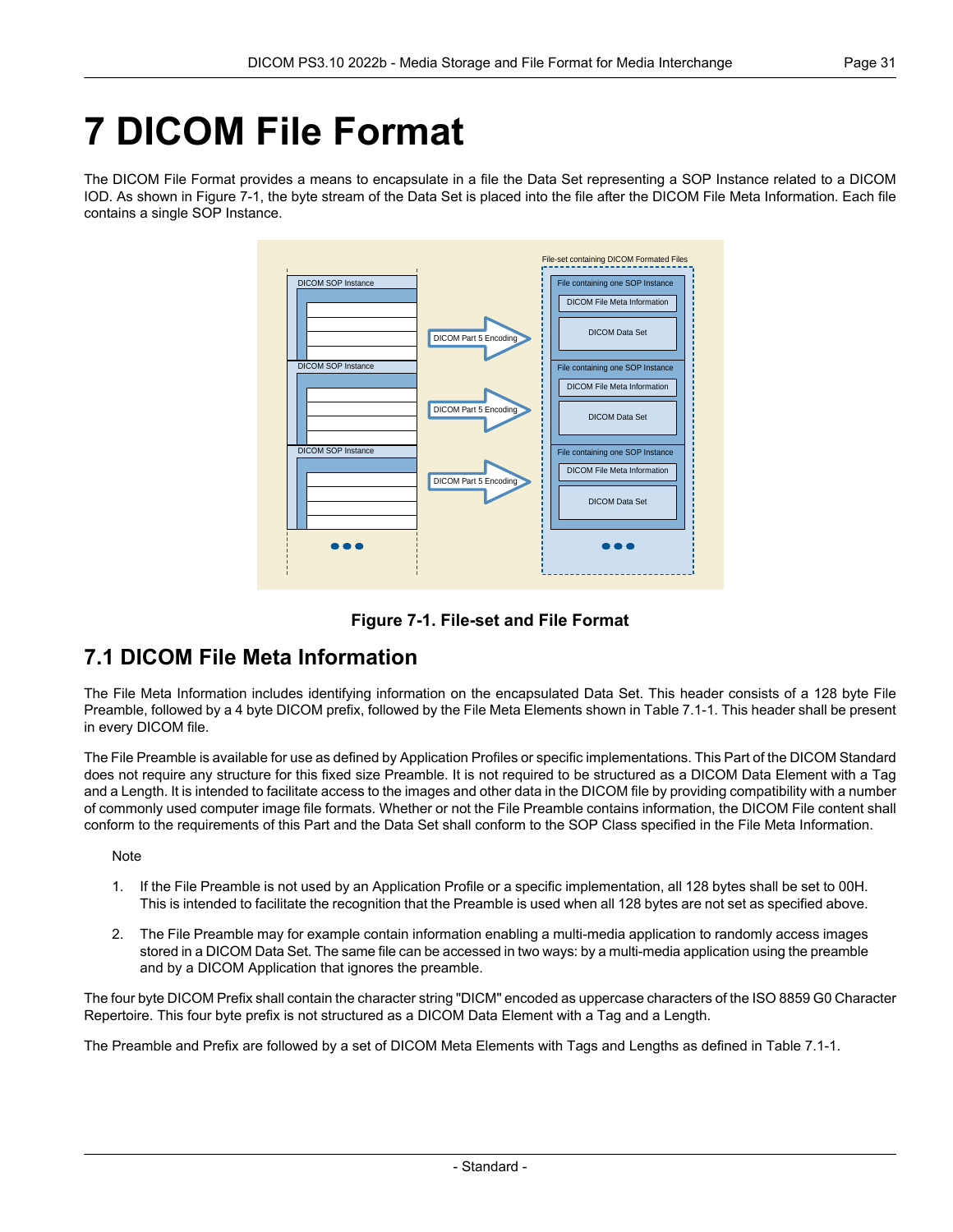<span id="page-31-0"></span>

| <b>Attribute Name</b>                 | Tag                        | <b>Type</b>  | <b>Attribute Description</b>                                                                                                                                                                                                                                                                             |
|---------------------------------------|----------------------------|--------------|----------------------------------------------------------------------------------------------------------------------------------------------------------------------------------------------------------------------------------------------------------------------------------------------------------|
| File Preamble                         | No Tag or Length<br>Fields | $\mathbf{1}$ | A fixed 128 byte field available for Application Profile or implementation<br>specified use. If not used by an Application Profile or a specific implementation<br>all bytes shall be set to 00H.                                                                                                        |
|                                       |                            |              | File-set Readers or Updaters shall not rely on the content of this Preamble to<br>determine that this File is or is not a DICOM File.                                                                                                                                                                    |
| <b>DICOM Prefix</b>                   | No Tag or Length<br>Fields | $\mathbf{1}$ | Four bytes containing the character string "DICM". This Prefix is intended to<br>be used to recognize that this File is or is not a DICOM File.                                                                                                                                                          |
| File Meta Information<br>Group Length | (0002, 0000)               | 1            | Number of bytes following this File Meta Element (end of the Value field) up<br>to and including the last File Meta Element of the Group 2 File Meta Information                                                                                                                                         |
| File Meta Information<br>Version      | (0002,0001)                | $\mathbf{1}$ | This is a two byte field where each bit identifies a version of this File Meta<br>Information header. In version 1 the first byte value is 00H and the second<br>value byte value is 01H.                                                                                                                |
|                                       |                            |              | Implementations reading Files with Meta Information where this attribute has<br>bit 0 (Isb) of the second byte set to 1 may interpret the File Meta Information<br>as specified in this version of PS3.10. All other bits shall not be checked.                                                          |
|                                       |                            |              | Note                                                                                                                                                                                                                                                                                                     |
|                                       |                            |              | A bit field where each bit identifies a version, allows explicit indication<br>of the support of multiple previous versions. Future versions of the<br>File Meta Information that can be read by version 1 readers will have<br>bit 0 of the second byte set to 1                                        |
| Media Storage SOP Class<br>UID        | (0002, 0002)               | 1            | Uniquely identifies the SOP Class associated with the Data Set. SOP Class<br>UIDs allowed for media storage are specified in Section I.4 "Media Storage<br>SOP Classes" in PS3.4.                                                                                                                        |
| Media Storage SOP<br>Instance UID     | (0002, 0003)               | 1            | Uniquely identifies the SOP Instance associated with the Data Set placed in<br>the file and following the File Meta Information.                                                                                                                                                                         |
| Transfer Syntax UID                   | (0002, 0010)               | $\mathbf{1}$ | Uniquely identifies the Transfer Syntax used to encode the following Data Set.<br>This Transfer Syntax does not apply to the File Meta Information.                                                                                                                                                      |
|                                       |                            |              | Note                                                                                                                                                                                                                                                                                                     |
|                                       |                            |              | It is recommended to use one of the DICOM Transfer Syntaxes<br>supporting explicit Value Representation encoding to facilitate<br>interpretation of File Meta Element Values. JPIP Referenced Pixel<br>Data Transfer Syntaxes are not used (see PS3.5).                                                  |
| Implementation Class UID              | (0002, 0012)               | 1            | Uniquely identifies the implementation that wrote this file and its content. It<br>provides an unambiguous identification of the type of implementation that last<br>wrote the file in the event of interchange problems. It follows the same policies<br>as defined by PS3.7 (association negotiation). |
| Implementation Version<br>Name        | (0002, 0013)               | 3            | Identifies a version for an Implementation Class UID (0002,0012) using up to<br>16 characters of the ISO 646:1990 (basic G0 set) repertoire. It follows the<br>same policies as defined by PS3.7 (association negotiation).                                                                              |

| Table 7.1-1. DICOM File Meta Information |  |  |  |  |
|------------------------------------------|--|--|--|--|
|------------------------------------------|--|--|--|--|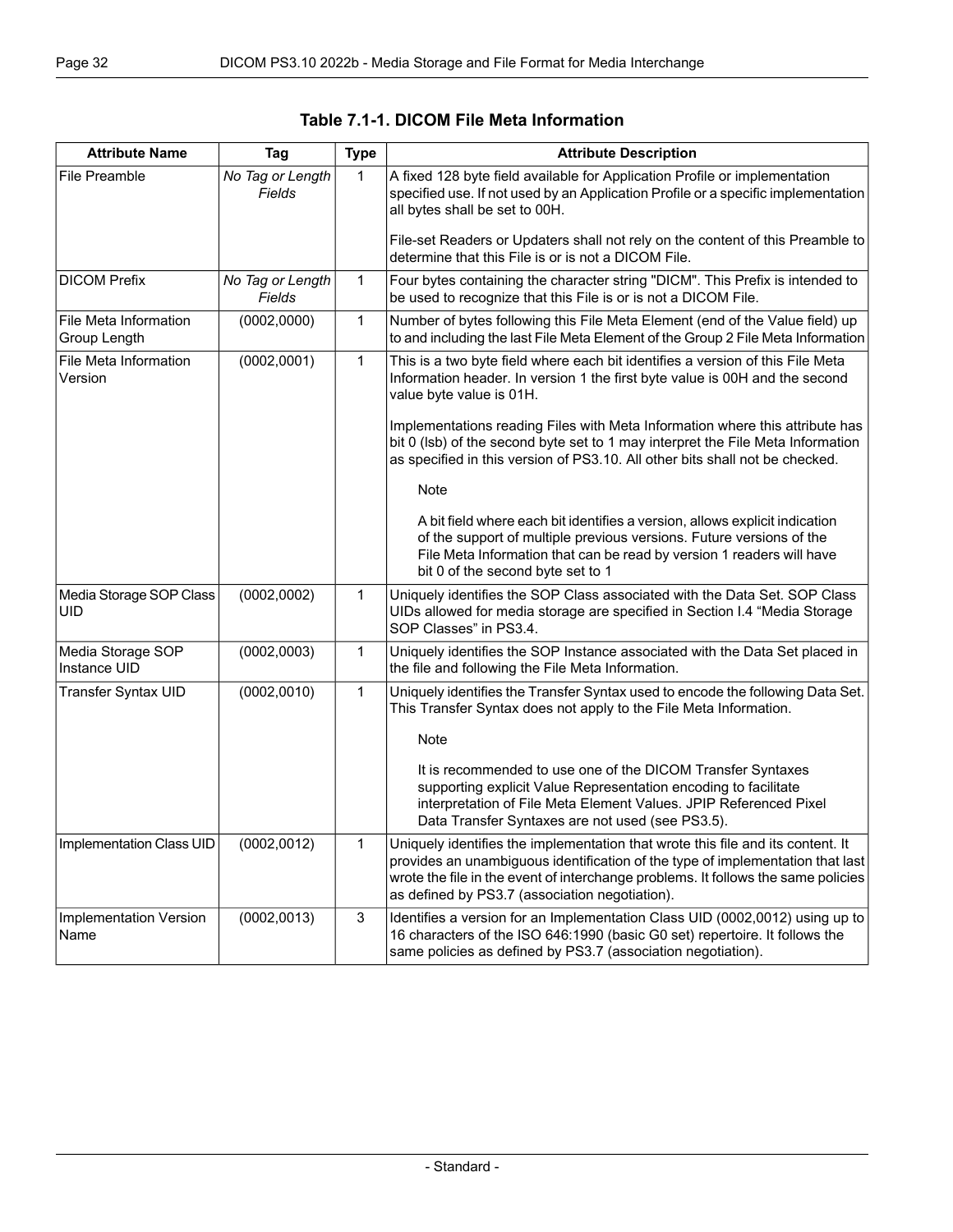| <b>Attribute Name</b>                        | Tag          | <b>Type</b> | <b>Attribute Description</b>                                                                                                                                                                                                                                                                                                                                          |
|----------------------------------------------|--------------|-------------|-----------------------------------------------------------------------------------------------------------------------------------------------------------------------------------------------------------------------------------------------------------------------------------------------------------------------------------------------------------------------|
| <b>Source Application Entity</b><br>Title    | (0002, 0016) | 3           | The DICOM Application Entity (AE) Title of the AE that wrote this file's content<br>(or last updated it). If used, it allows the tracing of the source of errors in the<br>event of media interchange problems. The policies associated with AE Titles<br>are the same as those defined in PS3.8.                                                                     |
|                                              |              |             | Note                                                                                                                                                                                                                                                                                                                                                                  |
|                                              |              |             | If the Data Set was created de novo by the application writing the file,<br>its AE Title, if it has one, may be used. If the Data Set was received<br>over the network, there is potential ambiguity as to whether the value<br>is the same as Sending Application Entity Title (0002,0017) or<br>Receiving Application Entity Title (0002,0018) or some other value. |
| <b>Sending Application Entity</b><br>Title   | (0002, 0017) | 3           | The DICOM Application Entity (AE) Title of the AE that sent this file's content<br>over a network.                                                                                                                                                                                                                                                                    |
|                                              |              |             | Note                                                                                                                                                                                                                                                                                                                                                                  |
|                                              |              |             | This is the AE that was the sender (source) of the content (the Data<br>Set), in the case of a Data Set sent over the network (i.e., the Calling<br>AET of the SCU for a C-STORE operation). If the Data Set was<br>instead created de novo by the application writing the file, it should<br>not be present.                                                         |
| Receiving Application<br><b>Entity Title</b> | (0002, 0018) | 3           | The DICOM Application Entity (AE) Title of the AE that received this file's<br>content over a network.                                                                                                                                                                                                                                                                |
|                                              |              |             | Note                                                                                                                                                                                                                                                                                                                                                                  |
|                                              |              |             | This is the AE that was the recipient (destination) of the content (the<br>Data Set), in the case of a Data Set received over the network (i.e.,<br>the Called AET of the SCP for a C-STORE operation). If the Data Set<br>was instead created de novo by the application writing the file, it<br>should not be present.                                              |
| Source Presentation<br>Address               | (0002, 0026) | 3           | The DICOM Presentation Address corresponding to the Source Application                                                                                                                                                                                                                                                                                                |
|                                              |              |             | Entity Title (0002,0016).<br>See Section 7.1.1.1.                                                                                                                                                                                                                                                                                                                     |
| Sending Presentation                         | (0002, 0027) | 3           | The DICOM Presentation Address corresponding to the Sending Application                                                                                                                                                                                                                                                                                               |
| Address                                      |              |             | Entity Title (0002,0017).                                                                                                                                                                                                                                                                                                                                             |
|                                              |              |             | See Section 7.1.1.1.                                                                                                                                                                                                                                                                                                                                                  |
| Receiving Presentation<br>Address            | (0002, 0028) | 3           | The DICOM Presentation Address corresponding to the Receiving Application<br>Entity Title (0002,0018).                                                                                                                                                                                                                                                                |
|                                              |              |             | See Section 7.1.1.1.                                                                                                                                                                                                                                                                                                                                                  |
| Private Information<br>Creator UID           | (0002, 0100) | 3           | The UID of the creator of the private information (0002,0102).                                                                                                                                                                                                                                                                                                        |
| Private Information                          | (0002, 0102) | 1C          | Contains Private Information placed in the File Meta Information. The creator<br>shall be identified in (0002,0100). Required if Private Information Creator UID<br>(0002,0100) is present.                                                                                                                                                                           |

Except for the 128 byte preamble and the 4 byte prefix, the File Meta Information shall be encoded using the Explicit VR Little Endian Transfer Syntax (UID=1.2.840.10008.1.2.1) as defined in DICOM [PS3.5](part05.pdf#PS3.5). Values of each File Meta Element shall be padded when necessary to achieve an even length, as specified in [PS3.5](part05.pdf#PS3.5) by their corresponding Value Representation. The Unknown (UN) Value Representation shall not be used in the File Meta Information. For compatibility with future versions of this Standard, any Tag (0002,xxxx) not defined in [Table](#page-31-0) 7.1-1 shall be ignored.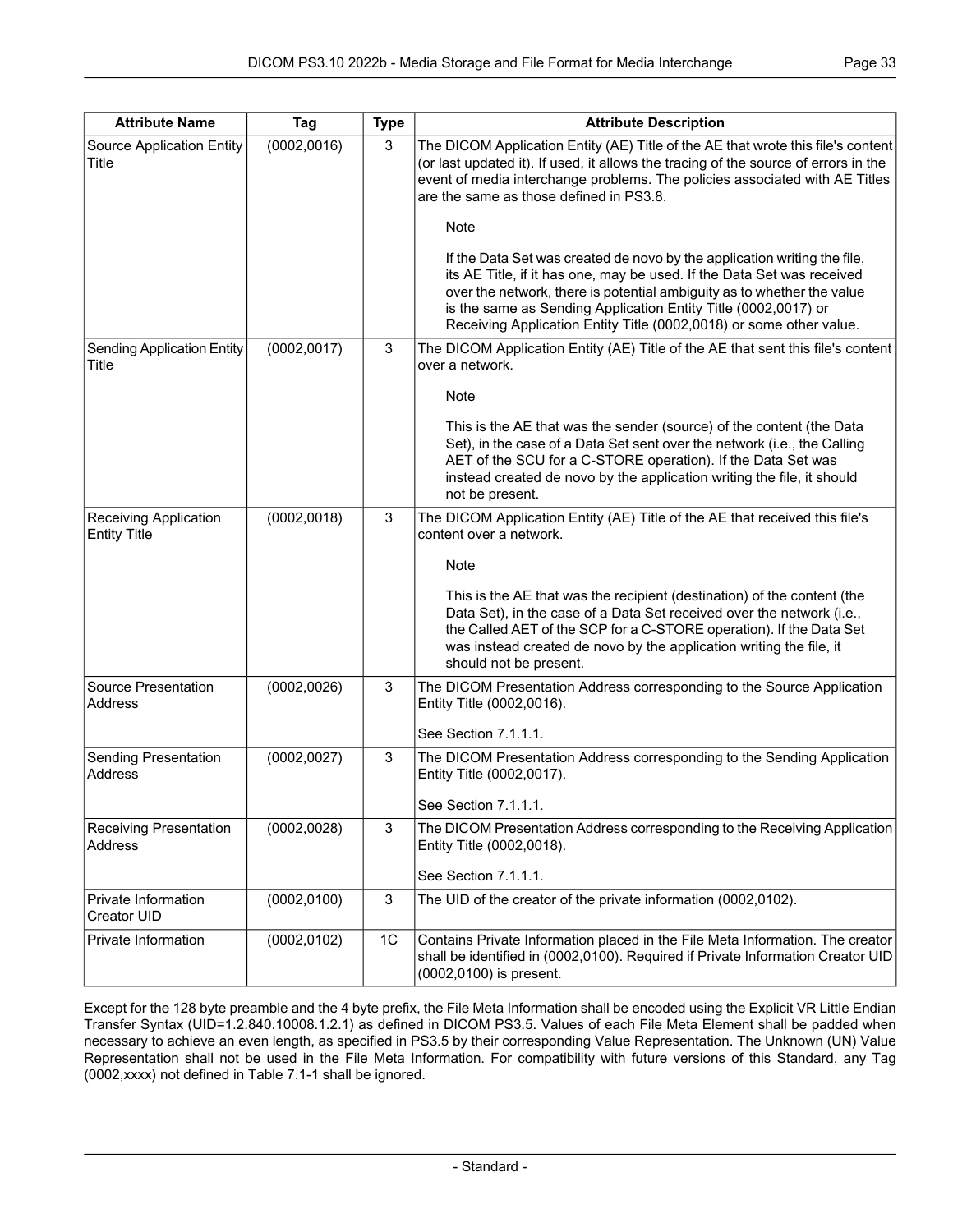Values of all Tags (0002,xxxx) are reserved for use by this Standard and later versions of DICOM. Data Elements with a group of 0002 shall not be used in Data Sets other than within the File Meta Information.

Note

<span id="page-33-0"></span>[PS3.5](part05.pdf#PS3.5) specifies that Elements with Tags (0001,xxxx), (0003,xxxx), (0005,xxxx), and (0007,xxxx) shall not be used.

#### <span id="page-33-1"></span>**7.1.1 DICOM File Meta Information Attributes**

### **7.1.1.1 Presentation Address Attributes**

The encoding of the presentation address depends on the network transport protocol.

For objects exchanged using the [PS3.8](part08.pdf#PS3.8) DICOM Upper Layer Protocol for TCP/IP, the presentation address shall be encoded as a URI consisting of the scheme "dicom" followed by a colon, then either the fully qualified host name or IP address, followed by a colon and then the port number. E.g., "dicom:127.0.0.1:104", "dicom:myhost.mydomain.com:104".

For objects exchanged using the [PS3.18](part18.pdf#PS3.18) Web Services, the presentation address shall be encoded as the absolute URL of the endpoint of the base of the resource or service, sufficient to identify the system. E.g., "http://myhost.mydomain.com:80/wado-rs/". The presentation address is not expected to be the complete address of the resource. The scheme shall be "http", regardless of whether secure transport was actually used or not.

<span id="page-33-2"></span>Note

For security reasons, care should be taken to assure that no access credentials such as usernames, passwords or authen tication token parameters are encoded in the presentation address.

### **7.2 Data Set Encapsulation**

Each File shall contain a single Data Set representing a single SOP Instance related to a single SOP Class (and corresponding IOD).

Note

A file may contain more than a single 2D image frame as specific IODs may be defined to include multiple frames.

The Transfer Syntax used to encode the Data Set shall be the one identified by the Transfer Syntax UID of the DICOM File Meta In formation.

Note

- 1. The Transfer Syntax used to encode the Data Set cannot be changed within the Data Set; i.e., the Transfer Syntax UID Data Element may not occur anywhere within the Data Set, e.g., nested within a Sequence Item.
- 2. A DICOM Data Set does not include its total length. The end of the file indication provided by the DICOM File Service (see [Section](#page-39-0) 8.4) is the only indication of the end of the Data Set.

<span id="page-33-3"></span>The last Data Element of a Data Set may be Data Element (FFFC,FFFC) if padding of a Data Set is desired when a file is written. The Value of this Data Set Trailing Padding Data Element (FFFC,FFFC) has no significance and shall be ignored by all DICOM im plementations reading this Data Set. File-set Readers or Updaters shall be able to process this Data Set Trailing Padding (FFFC,FFFC) either in the Data Set following the Meta Information or in Data Sets nested in a Sequence (see [PS3.5](part05.pdf#PS3.5)).

# **7.3 Support of File Management Information**

The DICOM File Format does not include file management information in order to avoid duplication with functions related to the Media Format Layer. If necessary for a given DICOM Application Profile, the following information should be offered by the Media Format Layer:

- a. File content owner identification;
- b. File access statistics (e.g., date and time of creation);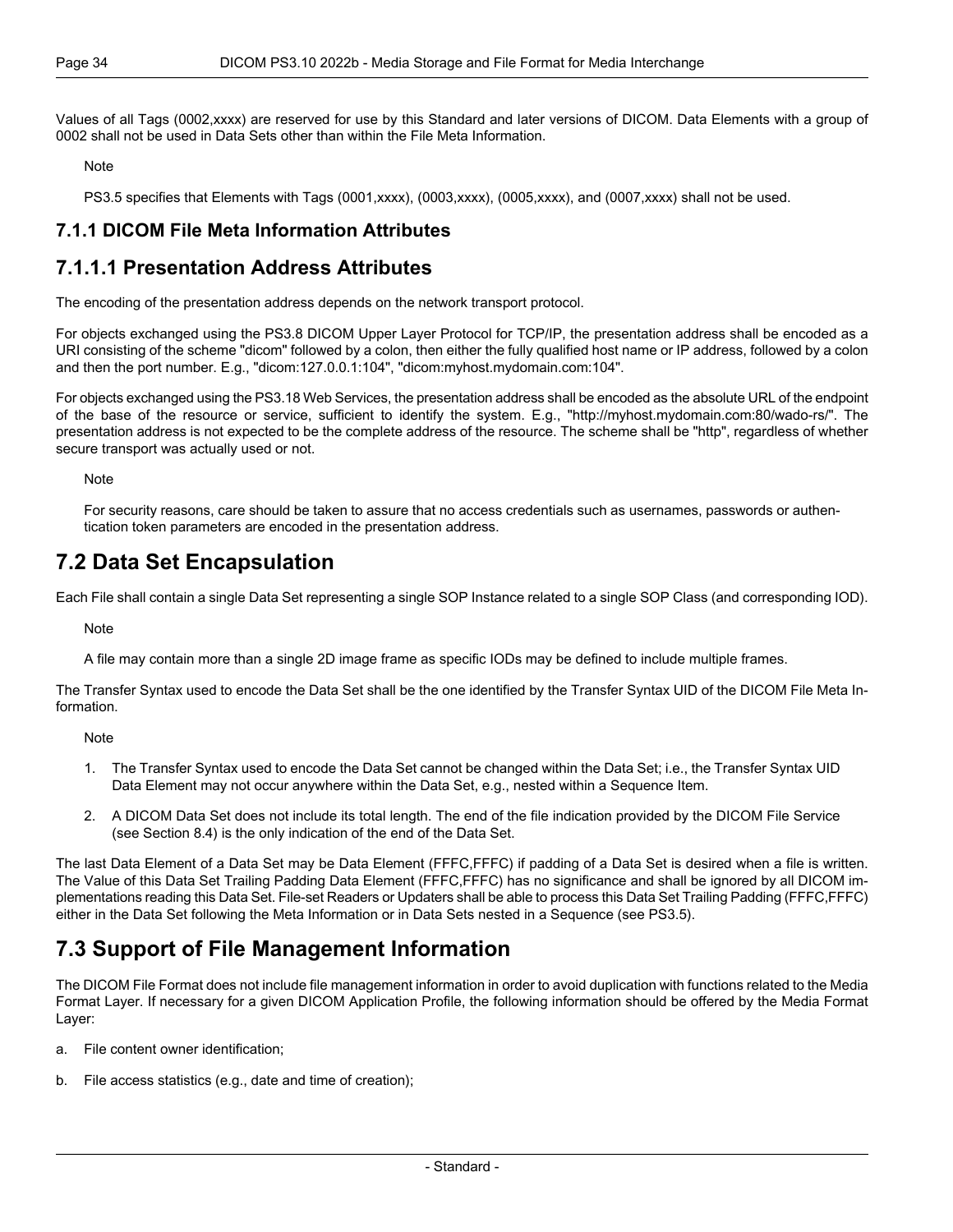- c. Application file access control;
- <span id="page-34-0"></span>d. Physical media access control (e.g., write protect).

### **7.4 Secure DICOM File Format**

A Secure DICOM File shall contain a single DICOM File encapsulated with the Cryptographic Message Syntax as defined in IETF STD 70 [\[RFC5652\]](#page-14-7). Depending on the cryptographic algorithms used for encapsulation, a Secure DICOM File can provide one or more the following security properties:

- Data Confidentiality (by means of encryption)
- Data Origin Authentication (by means of certificates and digital signatures)
- Data Integrity (by means of digital signatures)

<span id="page-34-1"></span>In addition, a Secure DICOM File offers the possibility to communicate encryption keys and certificates to the intended recipients by means of key transport, key agreement or symmetric key-encryption key schemes.

### **7.5 Security Considerations for DICOM File Format**

The DICOM File Format has a potential security vulnerability when the 128-byte File Preamble contains malicious executable content. Such malicious executable content may also refer to other malicious content in the file hidden within Data Elements of the File Meta Information or the Data Set.

Depending upon the use and purpose of a particular application it may be appropriate to:

- Sanitize the preamble, such as by:
	- Verifying that the preamble is:
		- all zeroes, or
		- begins with a valid magic number for recognized dual format content (e.g., TIFF or BigTIFF), or
		- contains other known safe content.
	- Clearing the preamble regardless of its content

**Note** 

This will prevent use by applications that depend on the non-DICOM format, if the dual format capability has been used.

• Testing explicitly for executable preamble contents.

Note

The proper response to the presence of executable content depends upon the purpose of the application, but generally, legitimate executable content will not be found in a DICOM File. A hypothetical example of an exception would be if the file contained its own executable viewer; this is sufficiently unlikely as to be not worth considering.

- Test explicitly for executable content anywhere within the DICOM File.
- Validate that the DICOM values, structures and content comply with the standard encoding rules and the IOD of the specified SOP Class, including Private Data Elements.

**Note** 

Validation that Data Element Values comply with their Value Representation may partially mitigate the risk of hidden ma licious content, but it may be necessary to remove or analyze the contents of opaque binary data in OB or other binary numeric value Data Elements, whether they be Standard or Private Data Elements. The VR of Private Data Elements may not be known. Without an executable preamble, such hidden content may not be directly executable, but may still serve as a repository of malicious code to be activated by some other accompanying exploit.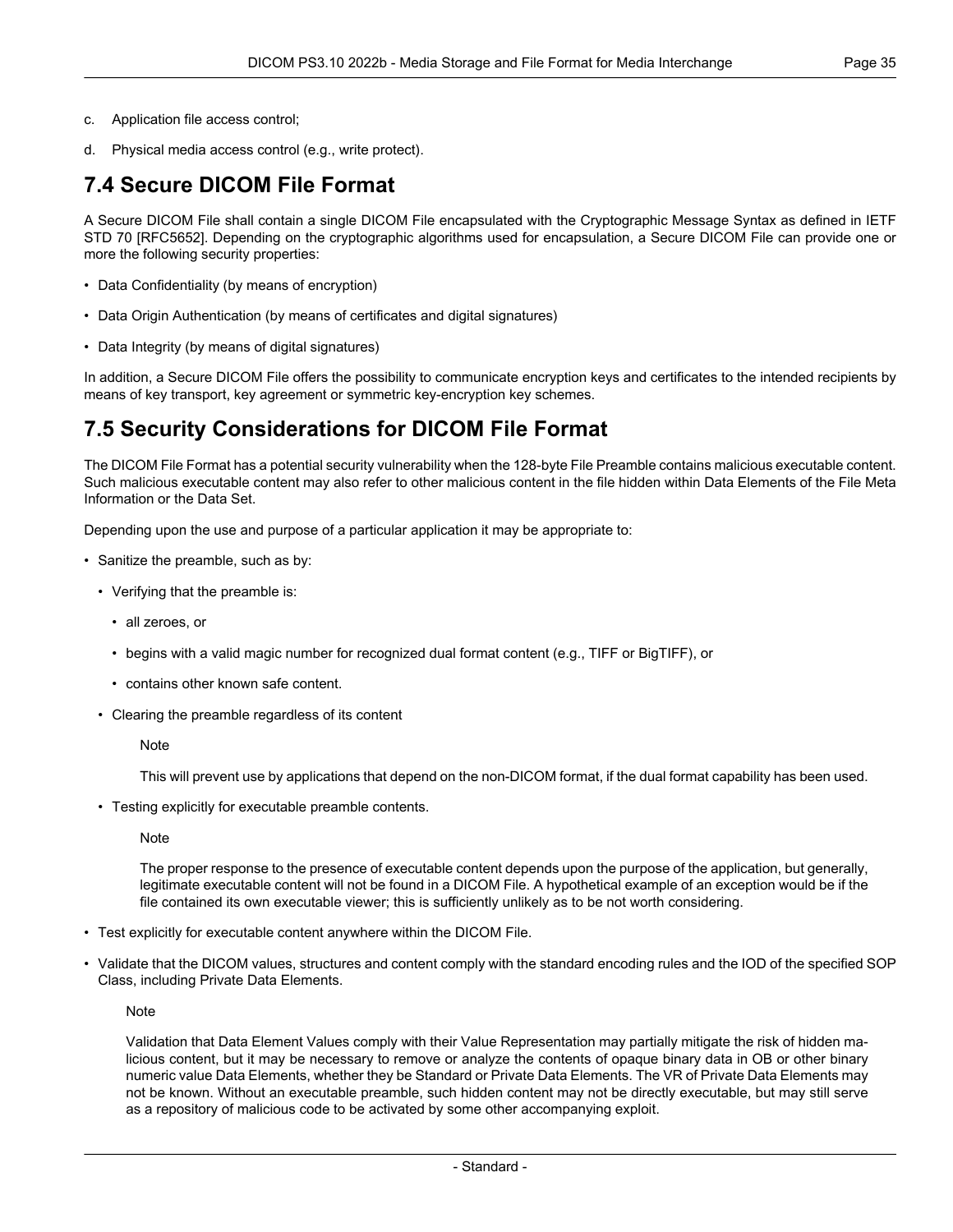• Validate that the contents are of the appropriate SOP Classes.

• Validate that DICOM File Format files created for HTTP requests and responses do not contain such malicious content.

Note

For example, it may be appropriate for an archive that stores and retrieves PS3.10 Files to verify and validate both input and output, rather than store and retrieve files without checking the content.

The proper response to a validation failure depends upon the purpose of the application. Validation might be performed on input, output, or both.

Note

For example, an archive may choose to sanitize SOP Instances upon receipt, sanitize SOP Instances upon retrieval, validate the structure and fail storage requests for SOP Instances that fail validation, or other behavior based on the product purpose and the threat environment. This behavior is not specified by DICOM because the product purpose and the threat environment are highly dependent upon the application.

An implementation shall describe in its Conformance Statement its behavior with respect to sanitization of the preamble and any other validation performed.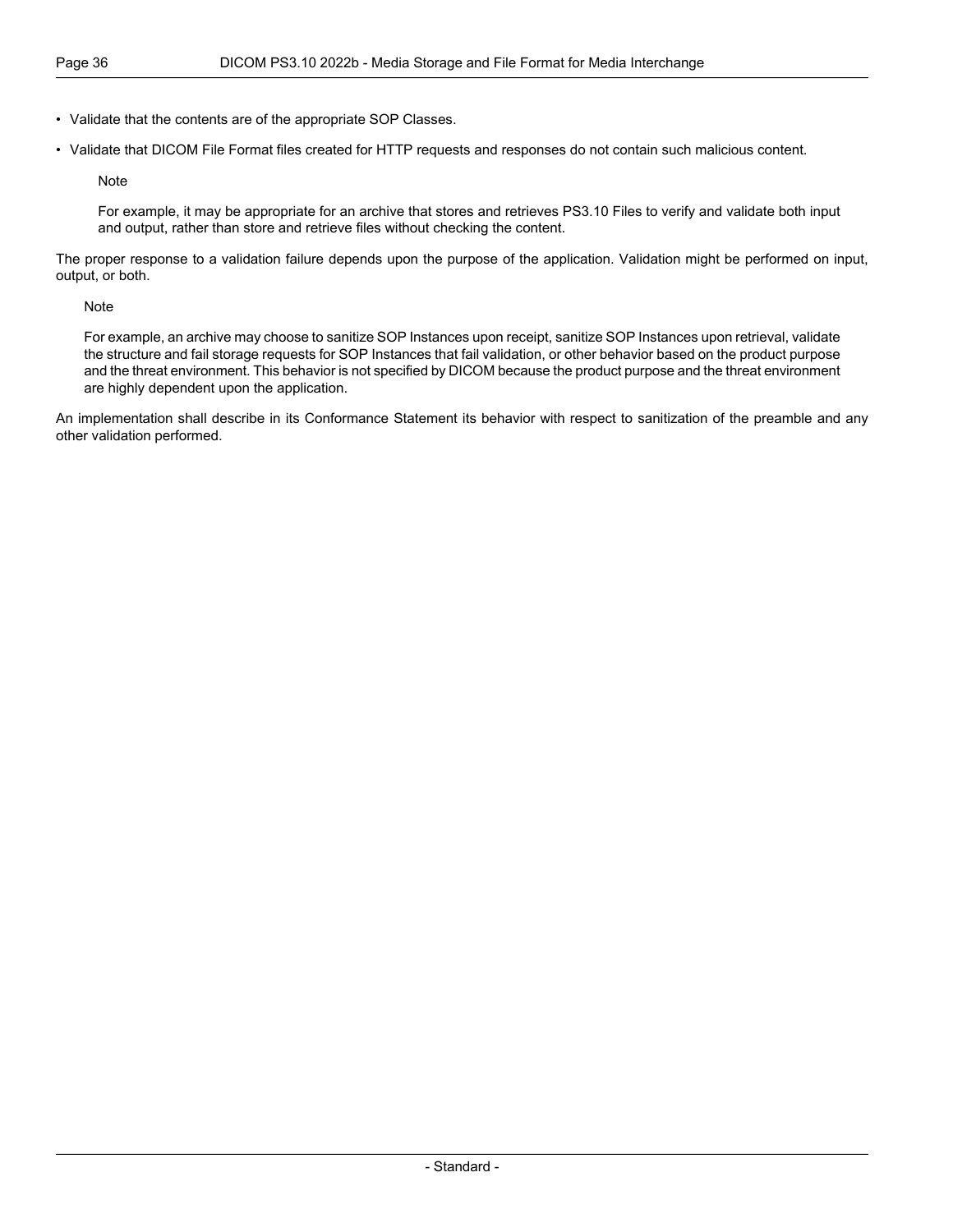# <span id="page-36-0"></span>**8 DICOM File Service**

The DICOM File Service specifies an abstract view of files from the point of view of a service user in the Data Format Layer. Constraining access to the content of files by Application Entities through such a DICOM File Service ensures independence of the Data Format Layer functions from specific Media Format and Physical Media selections.

#### Note

This DICOM File Service definition is abstract in the sense that it is only the specification of a boundary. Its focus is limited to the aspects directly related to the access to the data structures of the Media Format Layer (not the specifications of the data structures themselves). Even though the DICOM File Service may be described by means of a number of abstract primitives such as read, write, delete, etc., it is not intended to be the definition of an Application Programming Interface (API).

The DICOM File Service specified for Media Storage offers a basic service, simple enough to be supported by a wide range of commonly available Media Format (or file systems), but rich enough to provide the key functions to effectively manage files and access their content. The following sections specify the minimum mandatory requirements that shall be met by any physical media and associated media format to comply with the DICOM Media Storage model.

#### **Note**

<span id="page-36-1"></span>It is acceptable that a specific Media Format offers more file services than those specified in the DICOM File Service. Such services may be internal to an implementation (i.e., not visible through the data structures on the Storage Media). Their usage is beyond the scope of the DICOM Standard. However, in cases where such services are reflected in the file structures of the Media format Layer or in the Data Set encoding an Information Object, the extension of such services in a manner that jeopardizes interoperability should not be done (e.g., File IDs longer than specified in the DICOM File Service).

### **8.1 File-set**

The DICOM File Service offers the ability to create and access one or more files in a File-set. A File-set is a collection of files that share a common naming space within which File IDs (see [Section](#page-37-0) 8.2) are unique. No semantics is attached to the order of Files within a File-set.

Note

- 1. The DICOM File Service does not require that Files within a File-set be simultaneously accessible (e.g., sequentially accessed media such as tapes are supported).
- 2. The DICOM File Service does not explicitly include the notion of distributing a File-set or a File across multiple "volumes/physical medium". However the transparent support by the Media Format Layer of such a feature is not pre cluded.

A File ID naming space (corresponding to a File-set) shall be associated with an appropriate feature of a Media Format defined structure. This mapping shall be specified in [PS3.12](part12.pdf#PS3.12) for each Media Format specification (this is integral to the specification of the relationship between any specific Media Format services and the DICOM File Services defined in this Part).

Note

An example of such a relationship is to map the File ID naming space to a volume in a personal computer Media Format or a partition in a workstation File System on a removable medium. Another example is to map the File ID naming space to a directory and its tree of sub-directories. In this case it could offer the possibility of supporting multiple File-sets (one per dir ectory) on the same physical medium. Each File-set would have its own DICOMDIR File. To ensure interoperability, [PS3.12](part12.pdf#PS3.12) shall specify these specific mapping rules between the directories and the File ID naming space of a File-set (including the rules to unambiguously locate the DICOMDIR File).

A single File with the File ID DICOMDIR shall be included in each File-set.

Each File-set shall be uniquely identified by a File-set UID that shall be registered according to the UID registration rules specified in [PS3.5](part05.pdf#PS3.5). When Files are added or removed from a File-set, the File-set UID shall not change.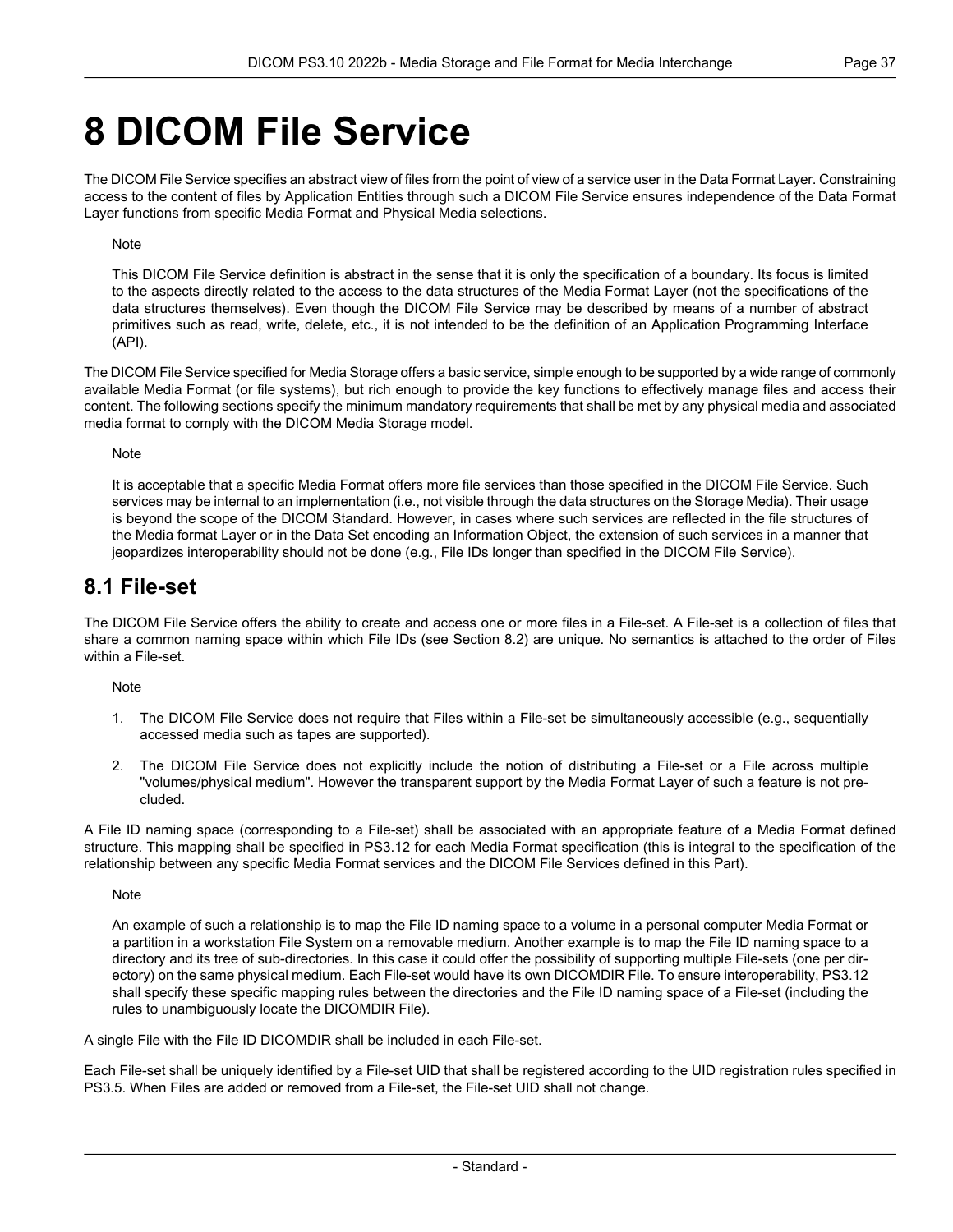A File-set may also be identified by a File-set ID, which provides a simple (but possibly not globally unique) human readable reference. A File-set ID is string of zero (0) to sixteen (16) characters from the subset of the G0 repertoire of ISO 8859 (see [Section](#page-39-1) 8.5). A File set ID may be associated or mapped to an appropriate identifier at the Media Format Layer.

Note

- 1. Continuing with the personal computer Media Format example used first in the previous note, a File-set ID may be defined to be identical to a volume label.
- 2. Non-DICOM Files (Files with a content not formatted according to the requirements of this Part of the DICOM Standard) may be present in a File-set. Such files should not contain the DICOM File Meta Information specified in [Table](#page-31-0) 7.1-1 and may not be referenced by the DICOM Media Storage Directory (see [Section](#page-39-2) 8.6).

<span id="page-37-0"></span>A File-set Descriptor File (a "readme" file) may also be attached to a File-set. See [PS3.3](part03.pdf#PS3.3) for a detailed specification of the Basic Dir ectory IOD.

# **8.2 File IDs**

Files are identified by a File ID that is unique within the context of a File-set. A File ID is an ordered sequence of File ID Components. A File ID may contain one to eight components. Each Component is a string of one to eight characters from a subset of the G0 repertoire of ISO 8859 (see [Section](#page-39-1) 8.5)

Such a structure for File IDs (a sequence of components) allows the DICOM File Service to organize file selection in a hierarchical mode. No conventions are defined by the DICOM Standard for the use of the structure of File IDs components and their content (except for the reserved File ID DICOMDIR, see [Section](#page-39-2) 8.6). Furthermore, no semantics shall be conveyed by the structure and content of such File IDs. This implies that when a File ID is assigned to any File in a File-set, the creating DICOM Application Entity may choose to structure the File ID as it wishes. Any other AE reading existing files or creating new files shall not be required to know any semantics the original creator may have associated with such a structure.

The File ID used to access a File through the abstract DICOM File Service is not necessarily the sole file identifier. The interchange Media Format (file system) may allow multiple file names to address the same physical file. Any use of alternate file names is beyond the scope of the DICOM Standard.

**Note** 

- 1. A DICOM File ID is equivalent to the commonly used concept of "path name" concatenated with a "file name". An example of a valid DICOM File ID with four components shown separated by backslashes is:SUBDIR1\SUBDIR2\SUBDIR3\AB- CDEFGH
- 2. As specified in the DICOM Storage Media Model, no semantics is attached to File ID content and structure as it relates to the DICOM Information Objects stored in these files. If used, the hierarchical structure simply provides a means to organize the Files of a File-set and facilitate their selection.
- <span id="page-37-1"></span>3. The DICOM File Service does not specify any "separator" between the Components of the File ID. This is a Value Representation issue that may be addressed in a specific manner by each Media Format Layer. In DICOM IODs, File ID Components are generally handled as multiple Values and separated by "backslashes". There is no requirement that Media Format Layers use this separator.
- 4. DICOM files stored on interchange media may have an alternate file name or link that uses less restricted file names, such as a filename extension (e.g., ".dcm" in accordance with [\[RFC3240\]](#page-14-8)).

### **8.3 File Management Roles and Services**

When DICOM Application Entities participate in the exchange of information by the interchange of Storage Media, they perform through the DICOM File Service a number of Media Storage Services:

- a. M-WRITE, to create new files in a File-set and assign them a File ID;
- b. M-READ to read existing files based on their File ID;
- c. M-DELETE to delete existing files based on their File ID;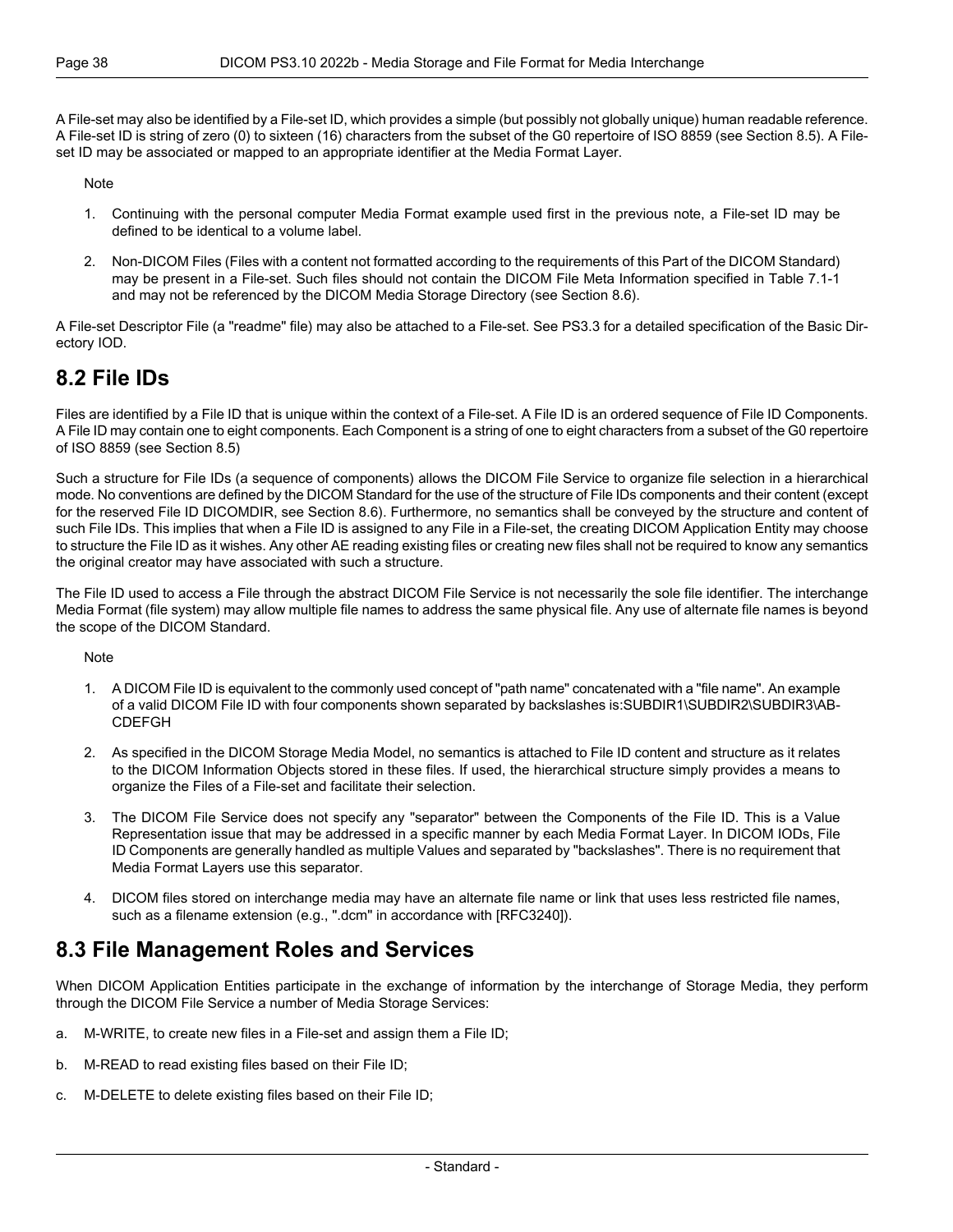- d. M-INQUIRE FILE-SET to inquire free space available for creating new files within the File-set;
- e. M-INQUIRE FILE to inquire date and time of file creation (or last update if applicable) for any file within the File-set.

A DICOM Application Entity may take one or more of the following three roles:

- a. File-set Creator (FSC). Such an Application Entity, exercises this role by means of M-WRITE Operations to create the DICOMDIR File (see [Section](#page-39-2) 8.6) and zero or more DICOM Files;
- b. File-set Reader (FSR). Such an Application Entity, exercises this role by means of M-READ Operations to access one or more Files in a File-set. A File-set Reader shall not modify any of the files of the File-set (including the DICOMDIR File);
- c. File-set Updater (FSU). Such an Application Entity, exercises this role by means of M-READ, M-WRITE, and M-DELETE Operations. It reads, but shall not modify, the content of any of the DICOM files in a File-set except for the DICOMDIR File. It may create additional Files by means of an M-WRITE or delete existing Files in a File-set by means of an M-DELETE.

Note

Although a File-set Updater (FSU) may include the functions corresponding to a File-set Creator (FSC) and a File-set Reader (FSR), it is not required that implementations supporting an FSU role also support an FSC or an FSR role.

The use of the concept of roles in DICOM Conformance Statements will result in a more precise expression of the capabilities of im plementations supporting DICOM Media Storage. Conforming implementations shall support one of the following choices:

- a. File-set Creator,
- b. File-set Reader,
- c. File-set Creator and File-set Reader,
- d. File-set Updater,
- e. File-set Updater and File-set Creator,
- f. File-set Updater and File-set Reader,
- <span id="page-38-0"></span>g. File-set Updater, File-set Creator and File-set Reader.

Based on the roles supported by a DICOM Application Entity, the DICOM File Service shall support the Media Operations defined in [Table](#page-38-0) 8.3-1.

| <b>Media Operations</b><br><b>Roles</b> | <b>M-WRITE</b> | <b>M-READ</b> | <b>M-DELETE</b> | <b>M-INQUIRE FILE-SET</b> | <b>M-INQUIRE FILE</b> |
|-----------------------------------------|----------------|---------------|-----------------|---------------------------|-----------------------|
| <b>FSC</b>                              | Mandatory      | Not required  | Not required    | Mandatory                 | Not required          |
| <b>FSR</b>                              | Not required   | Mandatory     | Not required    | Not required              | Mandatory             |
| FSC+FSR                                 | Mandatory      | Mandatory     | Not required    | Mandatory                 | Mandatory             |
| <b>FSU</b>                              | Mandatory      | Mandatory     | Mandatory       | Mandatory                 | Mandatory             |
| FSU+FSC                                 | Mandatory      | Mandatory     | Mandatory       | Mandatory                 | Mandatory             |
| FSU+FSR                                 | Mandatory      | Mandatory     | Mandatory       | Mandatory                 | Mandatory             |
| FSU+FSC+FSR                             | Mandatory      | Mandatory     | Mandatory       | Mandatory                 | Mandatory             |

#### **Table 8.3-1. Media Operations and Roles**

#### Note

1. Media Preparation is outside the scope of this Part of the DICOM Standard. However it is assumed to be performed by the FS Creator.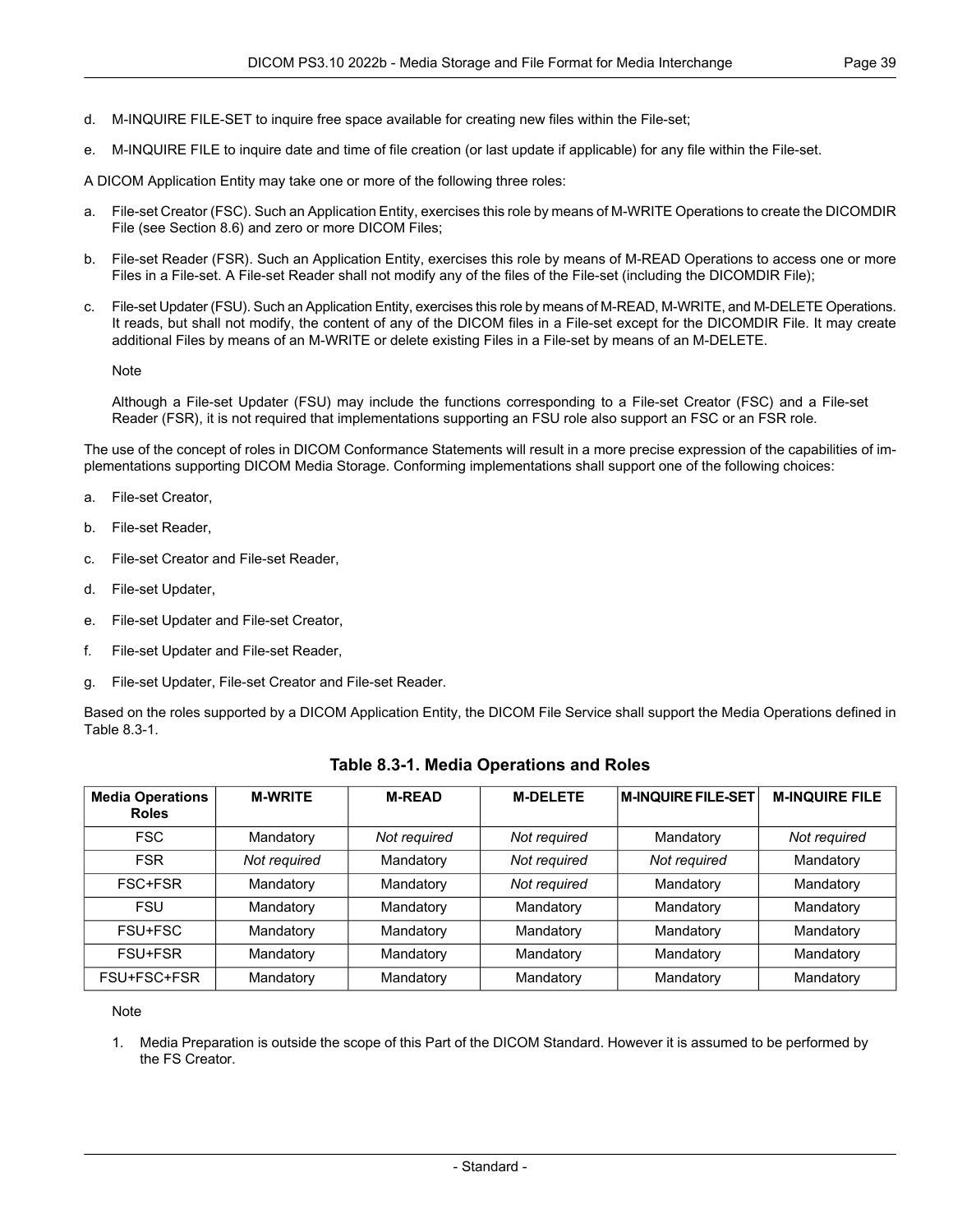- 2. The DICOM File Service does not require that file update capabilities (e.g., append) be supported by every Media Format Definition selected. The non-support of such file update capabilities to the DICOMDIR File may simply result in having to delete and create a new file in order to keep the directory information consistent.
- 3. If the content of a file needs to be updated or changed by an FSU, it is considered by this Part of the DICOM Standard as an M-DELETE Operation followed by an M-WRITE Operation. The FSU is responsible for ensuring the internal consistency of the File and its conformance to PS3.10 and the specific SOP Class stored, exactly as if the FSU was creating a new File. In particular, if an FSU implementation needs to update the file content but is not able to recognize and fully process the content of the File Preamble (see [Section](#page-30-1) 7.1), it may consider setting the first four bytes of the Preamble to "DICM" followed by 124 bytes to 00H. This would avoid introducing inconsistencies between the content of the File Preamble and the remainder of the file content. An example of this situation may occur when a TIFF IFD 0 Offset in the File Preamble points at a further TIFF IFD embedded in the DICOM Data Set, and the update operation changes the location of this embedded TIFF IFD.

### <span id="page-39-0"></span>**8.4 File Content Access**

The DICOM File Service offers the ability to access the content of any File of a File-set. The File content is an ordered string of zero or more bytes, where the first byte is at the beginning of the file and the last byte at the end of the File.

**Note** 

This File content definition as an ordered string of bytes is related to the view provided at the DICOM File Service level. It may not correspond to the physical ordering of bytes of data on a specific medium.

The DICOM File Service shall manage the delimitation of the end of the File by ensuring the user of the File Service that read access beyond the last byte will be detected and reported to the DICOM File Service user. This delimitation function is performed by the Media Format Layer.

The DICOM File Service shall offer the ability:

- a. for an FSR or FSU to perform an M-READ to read zero or more bytes of the content of a File;
- <span id="page-39-1"></span>b. for an FSC or FSU to perform an M-WRITE to write one or more bytes making the content of a File.

Note

The DICOM File Service does not require any specific capability for the selective read access or write access of the content of a file (e.g., seek or append). However it does not restrict specific Media Format definitions to support such features.

### **8.5 Character Set**

File IDs and File-set IDs shall be character strings made of characters from a subset of the G0 repertoire of ISO 8859. The following characters form this subset:

A, B, C, D, E, F, G, H, I, J, K, L, M, N, O, P, Q, R, S, T, U, V, W, X, Y, Z (uppercase)

1, 2, 3, 4, 5, 6, 7, 8, 9, 0 and \_ (underscore)

**Note** 

- <span id="page-39-2"></span>1. This is the character set defined for Code Strings (Value Representation CS - see [PS3.5\)](part05.pdf#PS3.5) except that SPACE is not in cluded.
- 2. This character set is selected to limit characters in File IDs and File-set IDs to those that do not conflict with reserved characters and delimiters in the file systems defined in [PS3.12](part12.pdf#PS3.12). Component delimiters or other required demarcations defined in [PS3.12](part12.pdf#PS3.12) are not part of File IDs or File-set IDs

# **8.6 Reserved DICOMDIR File ID**

A single File with a File ID, DICOMDIR, shall exist as a member of every File-set. This File ID is made of a single Component (see [Section](#page-37-0) 8.2 for the File ID structure). It contains the DICOM Media Storage Directory (see [PS3.3](part03.pdf#PS3.3) for detailed specification of the Basic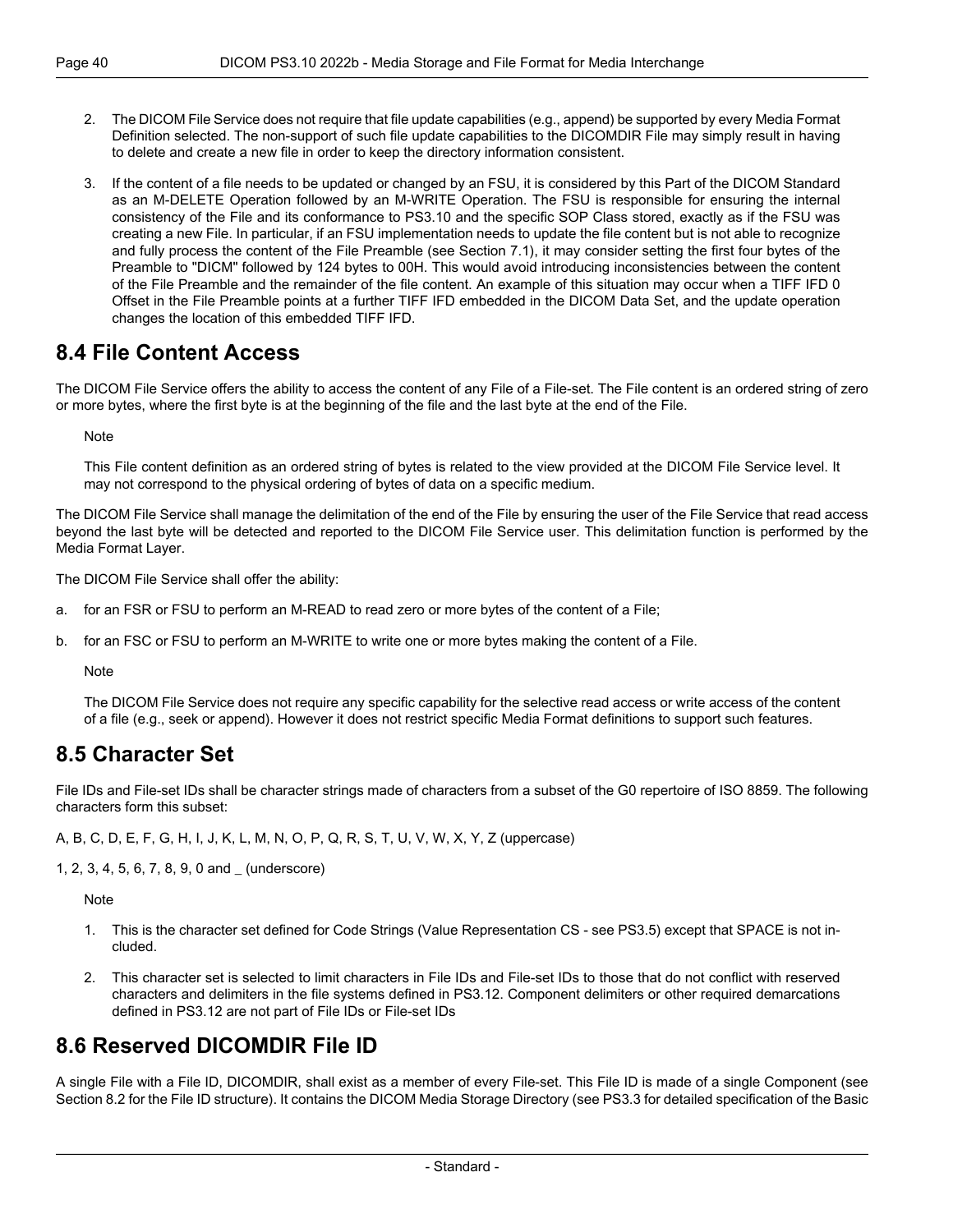Directory IOD), which includes general information about the whole File-set. This general information is always present, but optionally the directory content may be left empty in environments where it would not be needed. If the DICOMDIR File does not exist in a File set, the File-set does not conform to PS3.10. The DICOMDIR shall not reference Files outside of the File-set to which it belongs.

Note

- 1. An example of the content of the DICOMDIR File may be found in [Annex](#page-44-0) A.
- 2. If a Media Format specification in [PS3.12](part12.pdf#PS3.12) maps the origin of a File-set to a specific directory node in a specific file system, the File IDs, including the DICOMDIR File IDs, would be relative to this directory node path name.

The DICOMDIR File shall use the Explicit VR Little Endian Transfer Syntax (UID=1.2.840.10008.1.2.1) to encode the Media Storage Directory SOP Instance. The DICOMDIR File shall comply with the DICOM File Format specified in Section 7 of this Standard. In particular the:

- a. SOP Class UID in the File Meta Information (header of the DICOMDIR File) shall have the Value specified in [PS3.4](part04.pdf#PS3.4) of this Standard for the Media Storage Directory SOP Class;
- b. SOP Instance UID in the File Meta Information (header of the DICOMDIR File) shall contain the File-set UID Value. The File-set UID is assigned by the Application Entity that created the File-set (FSC role, see [Section](#page-37-1) 8.3) with zero or more DICOM Files. This File-set UID Value shall not be changed by any other Application Entities reading or updating the content of the File-set.

Note

- 1. This policy reflects that a File-set is an abstraction of a "container" within which Files may be created or read. The File set UID is related to the "container" not its content. A File-set in the DICOM File Service is intended to be mapped to a supporting feature of a selected Media Format (e.g., volume or partition).
- 2. The Standard does not prevent the making of duplicate copies of a File-set (i.e., a File-set with the same File-set UID). However, within a managed domain of File-sets, a domain specific policy may be used to prevent the creation of such duplicate File-sets.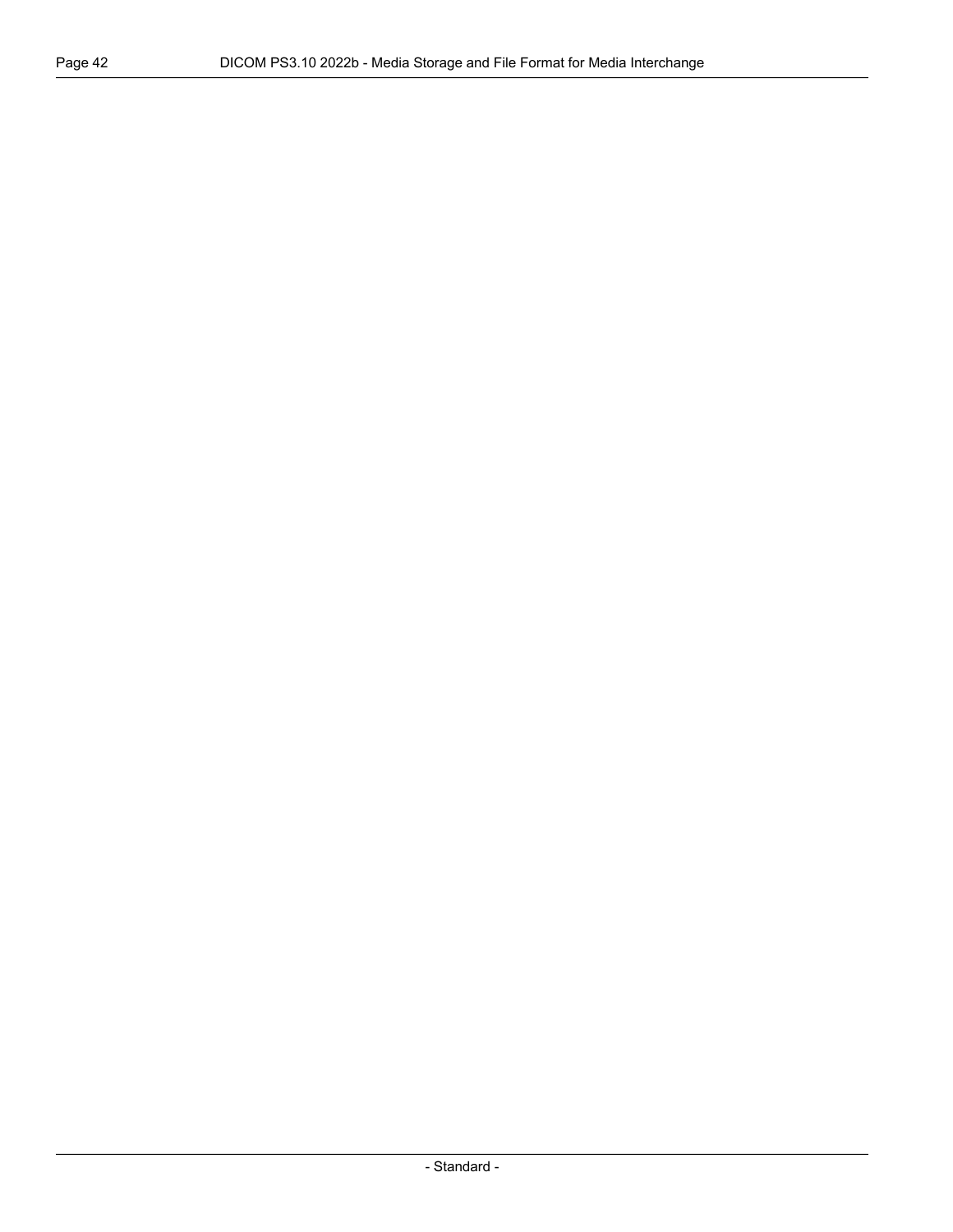# <span id="page-42-0"></span>**9 Conformance Requirements**

An implementation of PS3.10 shall:

- a. have a Conformance Statement based on a [PS3.11](part11.pdf#PS3.11) Media Storage Application Profile in accordance with the framework defined in [PS3.2,](part02.pdf#PS3.2) which will include addressing the Security Requirements defined in [Section](#page-34-1) 7.5;
- b. meet the requirements of the DICOM File Format as specified in [Section](#page-30-0) 7;
- c. support the DICOM File Service as specified in [Section](#page-36-0) 8, in one or more of the roles identified in [Section](#page-37-1) 8.3;
- d. perform the Media Operations defined in [Table](#page-38-0) 8.3-1 according to the role supported;
- e. support the DICOMDIR File with a content as specified in the Media Storage Directory SOP Class in [PS3.4.](part04.pdf#PS3.4)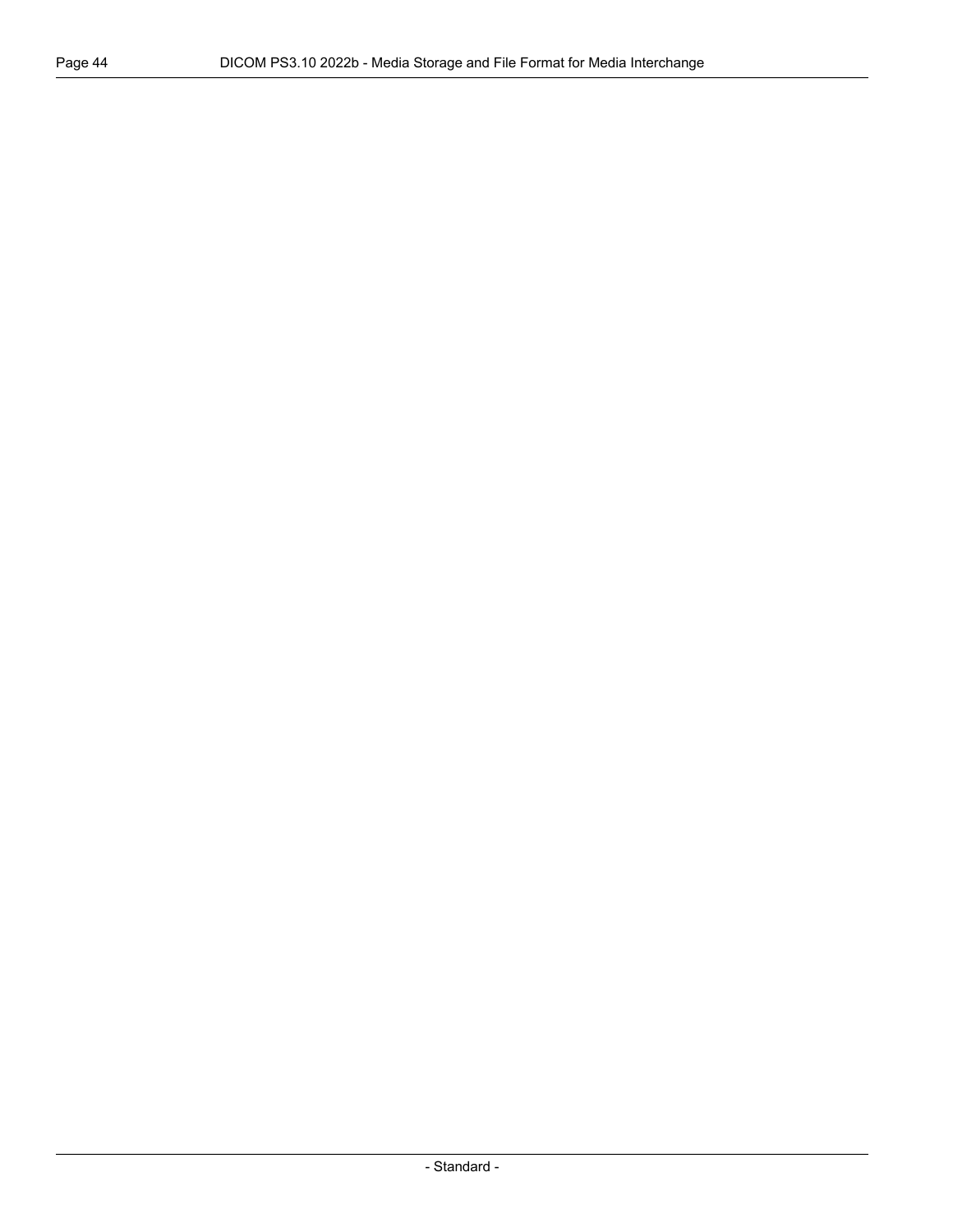# <span id="page-44-0"></span>**A Example of DICOMDIR File Content (Informative)**

<span id="page-44-1"></span>This Annex provides an example of a File content that is based on selected aspects of the example introduced in [PS3.3](part03.pdf#PS3.3) for the Basic Directory Information Object. This is not a normative Annex. It is only an illustration, which is simply intended to help the reader better understand the organization of a DICOM Directory stored in a DICOMDIR File.

# **A.1 Simple Directory Content Example**

<span id="page-44-2"></span>[Table](#page-44-2) A.1-1 shows in a simplified manner, the content of a simple DICOMDIR File. Values of elements are noted between square brackets (e.g., [1.2.840.10008.34.7.6]). Byte Offsets are shown by symbolic Values noted between brackets (e.g., {1493}).

| Meta-Info                               | 128 bytes | File Preamble [all bytes set to 00H]                                 |
|-----------------------------------------|-----------|----------------------------------------------------------------------|
|                                         | 4 bytes   | <b>DICOM Prefix [DICM]</b>                                           |
|                                         | 0002.0000 | File Meta Information Group Length                                   |
|                                         | 0002,0001 | File Meta-Information Version [0001]                                 |
|                                         | 0002,0002 | Media Storage SOP Class UID [1.2.840.10008.1.3.10]                   |
|                                         | 0002,0003 | Media Storage SOP Instance UID [1.2.840.23856.36.45.3]               |
|                                         | 0002,0010 | Transfer Syntax UID [1.2.840.10008.1.1]                              |
|                                         | 0002,0012 | Implementation Class UID [1.2.840.23856.34.90.3]                     |
|                                         |           |                                                                      |
| File-set Identification                 | 0004,1130 | File-set ID [EXAMPLE]                                                |
|                                         |           |                                                                      |
| <b>General Directory</b><br>Information | 0004,1200 | Offset of First Record of Root Directory Entity {1688}               |
|                                         | 0004,1202 | Offset of Last Record of Root Directory Entity {6F18}                |
|                                         | 0004,1212 | File-set Consistency Flag [0000H]                                    |
|                                         |           |                                                                      |
|                                         | 0004,1220 | Directory Record Sequence.                                           |
|                                         |           | This Data Element Value includes the following Sequence of<br>Items. |
| {1688} Item Tag                         | FFFE,E000 | Item Data Element (includes the following Data Elements)             |
| Study 1                                 | 0004,1400 | Offset of the next Directory Record in Directory Entity {4624}       |
| Directory Record                        | 0004,1410 | Record In-use Flag [FFFFH]                                           |
|                                         | 0004,1420 | Offset of Referenced Lower Level Directory Entity {1828}             |
|                                         |           |                                                                      |
|                                         | 0004,1430 | Directory Record Type [PATIENT]                                      |

#### **Table A.1-1. Directory Content Example**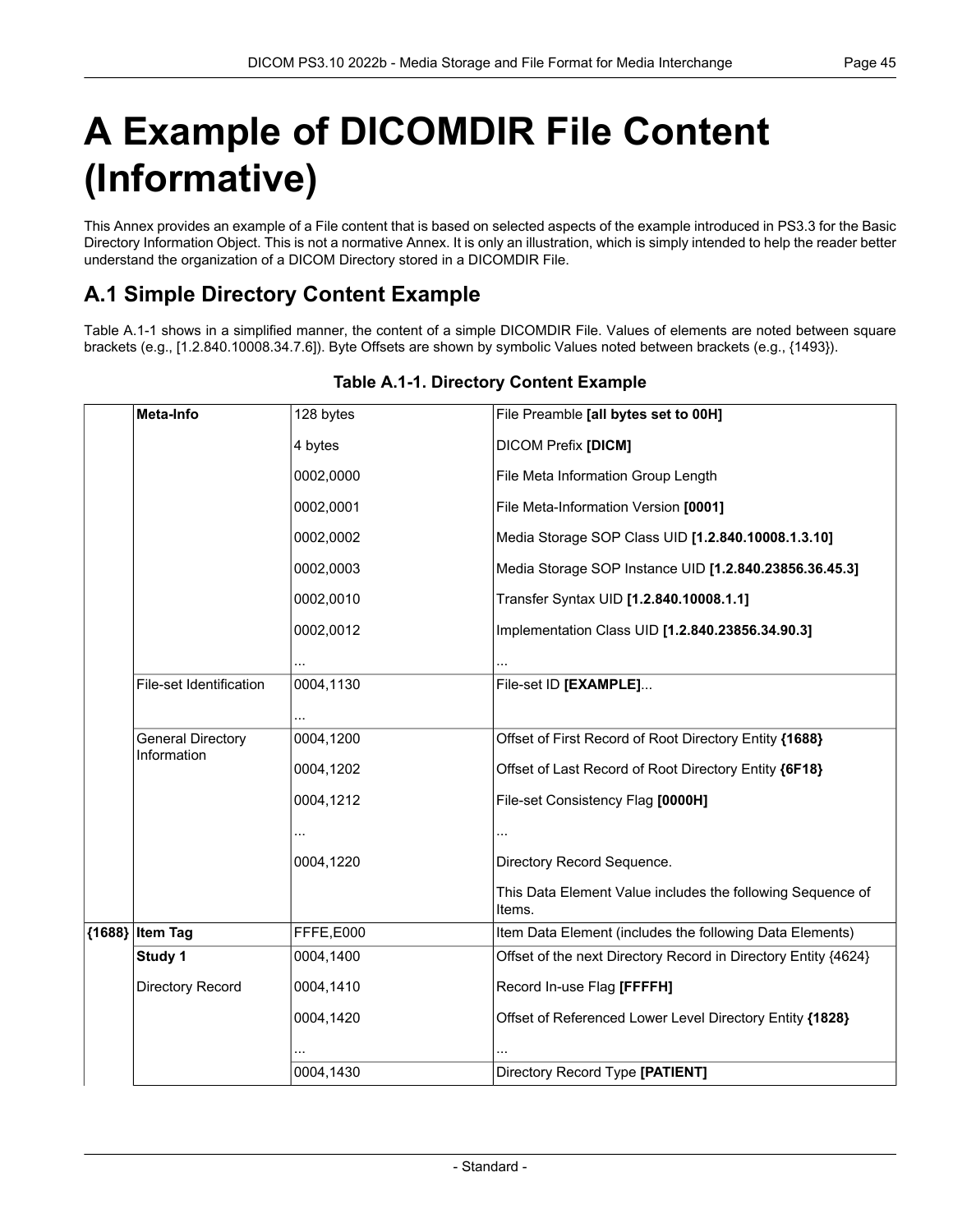|          | Selection Keys        | 0010,0010 | Patient's Name [Patient A]                                                        |
|----------|-----------------------|-----------|-----------------------------------------------------------------------------------|
|          |                       | 0010,0020 | Patient ID [123-45-6789]                                                          |
|          |                       |           |                                                                                   |
|          |                       |           |                                                                                   |
|          | Item Delimitation Tag | FFFE,E00D | Item Delimitation Tag is present only if Item is of undefined length              |
| ${1828}$ | <b>Item Tag</b>       | FFFE,E000 | Item Data Element (includes the following Data Elements)                          |
|          | Study 1               | 0004,1400 | Offset of the next Directory Record in Directory Entity (not shown<br>in example) |
|          | Directory Record      | 0004,1410 |                                                                                   |
|          |                       | 0004,1420 | Record In-use Flag [FFFFH]                                                        |
|          |                       |           | Offset of Referenced Lower Level Directory Entity {2300}                          |
|          |                       |           |                                                                                   |
|          |                       | 0004,1430 | Directory Record Type [STUDY]                                                     |
|          | Selection Keys        | 0020,000D | Study Instance UID [1.2.840.4656.23.4568745]                                      |
|          |                       |           |                                                                                   |
|          |                       | 0020,0010 | Study ID [srt78UJ]                                                                |
|          |                       |           |                                                                                   |
|          | Item Delimitation Tag | FFFE,E00D | Item Delimitation Tag is present only if Item is of undefined length              |
|          | {2300} Item Tag       | FFFE,E000 | Item Data Element (includes the following Data Elements)                          |
|          | Series 1              | 0004,1400 | Offset of the next Directory Record in Directory Entity (not shown                |
|          | Directory Record      | 0004,1410 | in example)                                                                       |
|          |                       | 0004,1420 | Record In-use Flag [OFFFFH]                                                       |
|          |                       |           | Offset of Referenced Lower Level Directory Entity {2682}                          |
|          |                       |           |                                                                                   |
|          |                       | 0004,1430 | Directory Record Type [SERIES]                                                    |
|          | Selection Keys        | 0008,0060 | Modality [NM]                                                                     |
|          |                       |           |                                                                                   |
|          |                       | 0020,0011 | Series Number [2]                                                                 |
|          |                       |           |                                                                                   |
|          | Item Delimitation Tag | FFFE,E00D | Item Delimitation Tag is present only if Item is of undefined length              |
|          | ${2682}$ Item Tag     | FFFE,E000 | Item Data Element (includes the following Data Elements)                          |
|          | Image 1               | 0004,1400 | Offset of the next Directory Record in Directory Entity {3420}                    |
|          | Directory Record      | 0004,1410 | Record In-use Flag [FFFFH]                                                        |
|          |                       | 0004,1420 | Offset of Referenced Lower Level Directory Entity [00000000H]                     |
|          |                       |           |                                                                                   |
|          |                       | 0004,1430 | Directory Record Type [IMAGE]                                                     |
|          |                       | 0004,1500 | Referenced File ID [DIR\TDRI\3856G3]                                              |
|          |                       | 0004,1510 | Referenced SOP Class UID in File [1.2.840.10008.5.1.4.1.1.5]                      |
|          |                       |           |                                                                                   |
|          |                       | 0004,1511 | Referenced SOP Instance UID in File<br>[1.2.840.34.56.78999654.234]               |
|          |                       | 0004,1512 |                                                                                   |
|          |                       |           | Referenced Transfer Syntax UID in File [1.2.840.10008.1.2.1]                      |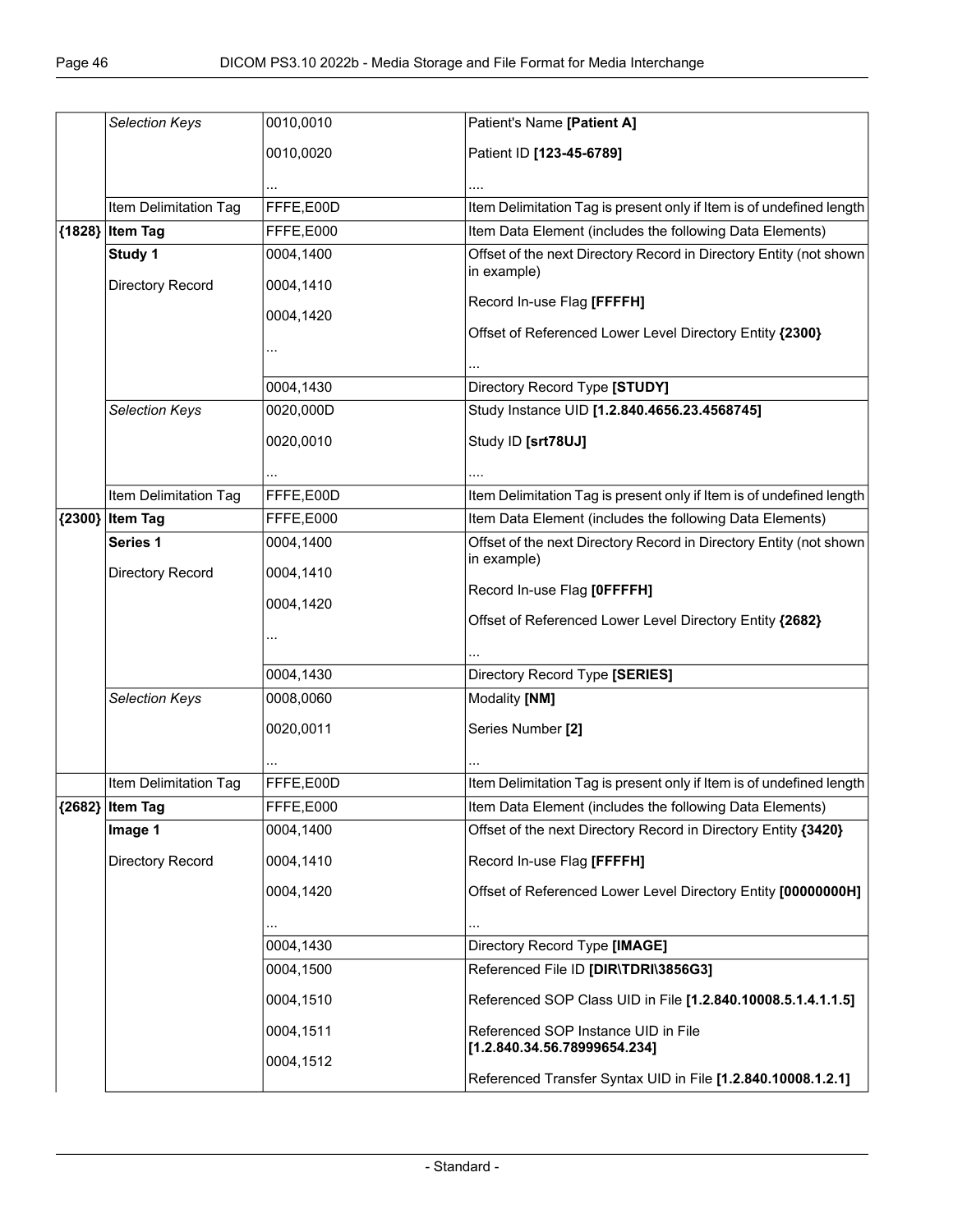|        | Selection Keys        | 0008,0018 | Image SOP Instance UID [1.2.840.34.56.78999654.234]                  |
|--------|-----------------------|-----------|----------------------------------------------------------------------|
|        |                       | 0020,0013 | Image Number [1]                                                     |
|        |                       |           |                                                                      |
|        |                       |           |                                                                      |
|        | Item Delimitation Tag | FFFE,E00D | Item Delimitation Tag is present only if Item is of undefined length |
| (3420) | <b>Item Tag</b>       | FFFE,E000 | Item Data Element (includes the following Data Elements)             |
|        | Image 2               | 0004,1400 | Offset of the next Directory Record in Directory Entity [00000000H]  |
|        | Directory Record      | 0004,1410 | Record In-use Flag [FFFFH]                                           |
|        |                       | 0004,1420 | Offset of Referenced Lower Level Directory Entity [00000000H]        |
|        |                       | 0004,1430 | Directory Record Type [IMAGE]                                        |
|        |                       | 0004,1500 | Referenced File ID [DIR\TDRI\3856G7]                                 |
|        |                       |           |                                                                      |
|        |                       | 0004,1510 | Referenced SOP Class UID in File [1.2.840.10008.5.1.4.1.1.5]         |
|        |                       | 0004,1511 | Referenced SOP Instance UID in File<br>[1.2.840.34.56.78999654.235]  |
|        |                       | 0004,1512 | Referenced Transfer Syntax UID in File [1.2.840.10008.1.2.2]         |
|        | Selection Keys        | 0008,0018 | Image SOP Instance UID [1.2.840.34.56.78999654.235]                  |
|        |                       | 0020,0013 | Image Number [2]                                                     |
|        |                       |           |                                                                      |
|        | Item Delimitation Tag | FFFE,E00D | Item Delimitation Tag is present only if Item is of undefined length |
|        | {4624} Item Tag       | FFFE,E000 | Item Data Element (includes the following Data Elements)             |
|        | Study 1               | 0004,1400 | Offset of the next Directory Record in Directory Entity {6F18}       |
|        | Directory Record      | 0004,1410 | Record In-use Flag [FFFFH]                                           |
|        |                       | 0004,1420 | Offset of Referenced Lower Level Directory Entity {5012}             |
|        |                       |           |                                                                      |
|        |                       | 0004,1430 | Directory Record Type [PATIENT]                                      |
|        | <b>Selection Keys</b> | 0010,0010 | Patient's Name [Patient B]                                           |
|        |                       | 0010,0020 | Patient ID [354-18-9122]                                             |
|        |                       |           |                                                                      |
|        | Item Delimitation Tag | FFFE,E00D | Item Delimitation Tag is present only if Item is of undefined length |
|        | {5012} Item Tag       | FFFE,E000 | Item Data Element (includes the following Data Elements)             |
|        | Study 1               |           |                                                                      |
|        | Directory Record      |           |                                                                      |
|        |                       |           |                                                                      |
|        |                       |           | $\ddotsc$                                                            |
|        |                       |           | (Sequence Items for the rest of the subordinate Directory Records)   |
|        | {6F18} Item Tag       | FFFE,E000 | Item Data Element (includes the following Data Elements)             |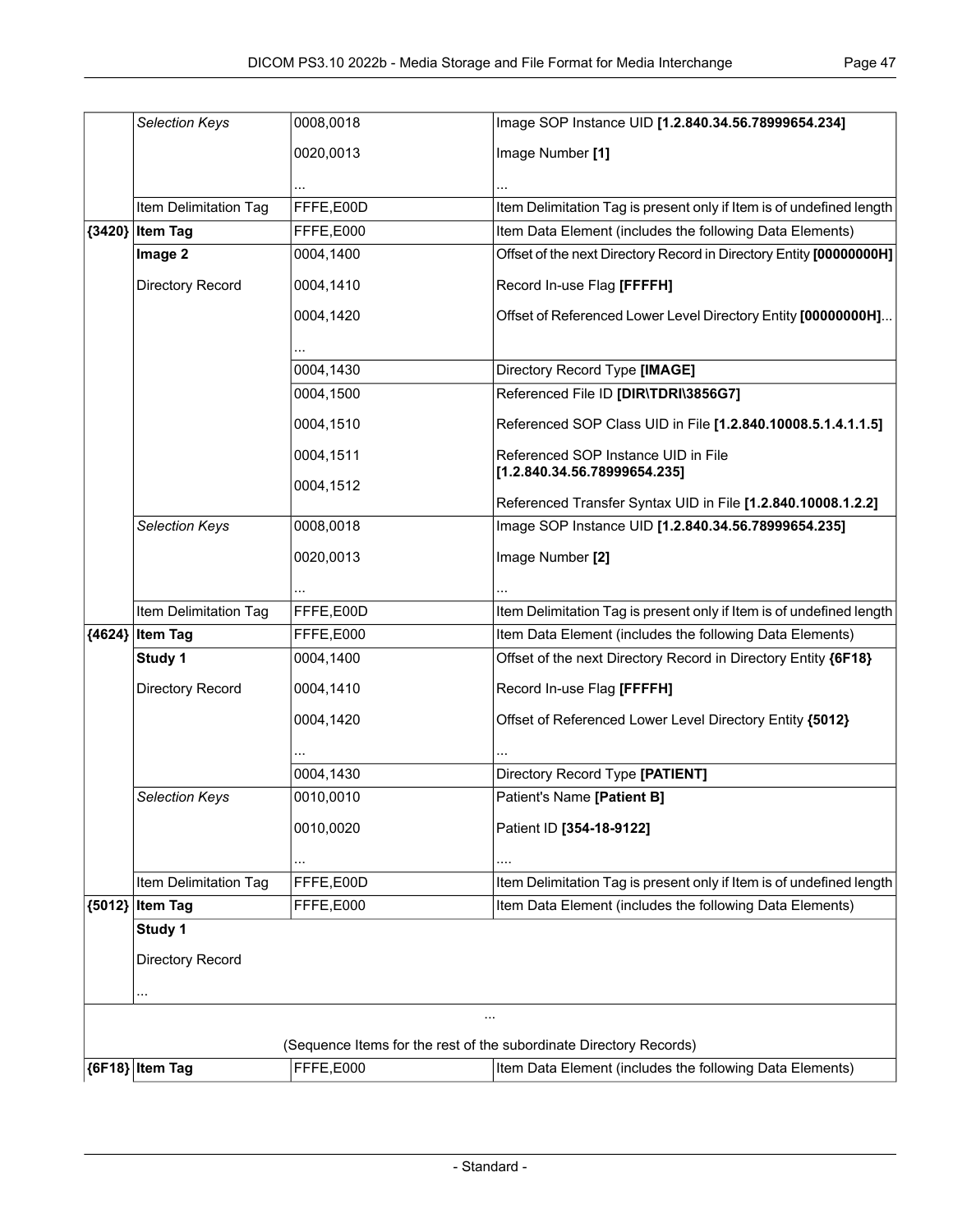| <b>Patient C</b>             | 0004,1400 | Offset of the next Directory Record in Directory Entity {00000000H}                                                                                                |
|------------------------------|-----------|--------------------------------------------------------------------------------------------------------------------------------------------------------------------|
| Directory Record             | 0004,1410 | Record In-use Flag [FFFFH]                                                                                                                                         |
|                              | 0004,1420 | Offset of Referenced Lower Level Directory Entity {}                                                                                                               |
|                              | 0004,1430 | Directory Record Type [PATIENT]                                                                                                                                    |
|                              | .         | .                                                                                                                                                                  |
| <b>Selection Keys</b>        | 0010,0010 | Patient Name [Patient C]                                                                                                                                           |
|                              | 0010,0020 | Patient ID [523-61-8765]                                                                                                                                           |
|                              | .         | .                                                                                                                                                                  |
| Item Delimitation Tag        | FFFE,E00D | Item Delimitation Tag is present only if Item is of undefined length                                                                                               |
| Sequence Delimitation<br>Tag | FFFE.E0DD | Used only if the Directory Record Sequence (0004,1220) is of<br>undefined length to delimit the end of the Value of the Directory<br>Record Sequence Data Element. |

# <span id="page-47-0"></span>**A.2 Example of DICOMDIR File Content With Multiple Referenced Files**

This section was previously defined in DICOM. It is now retired. See PS3.3-1998.